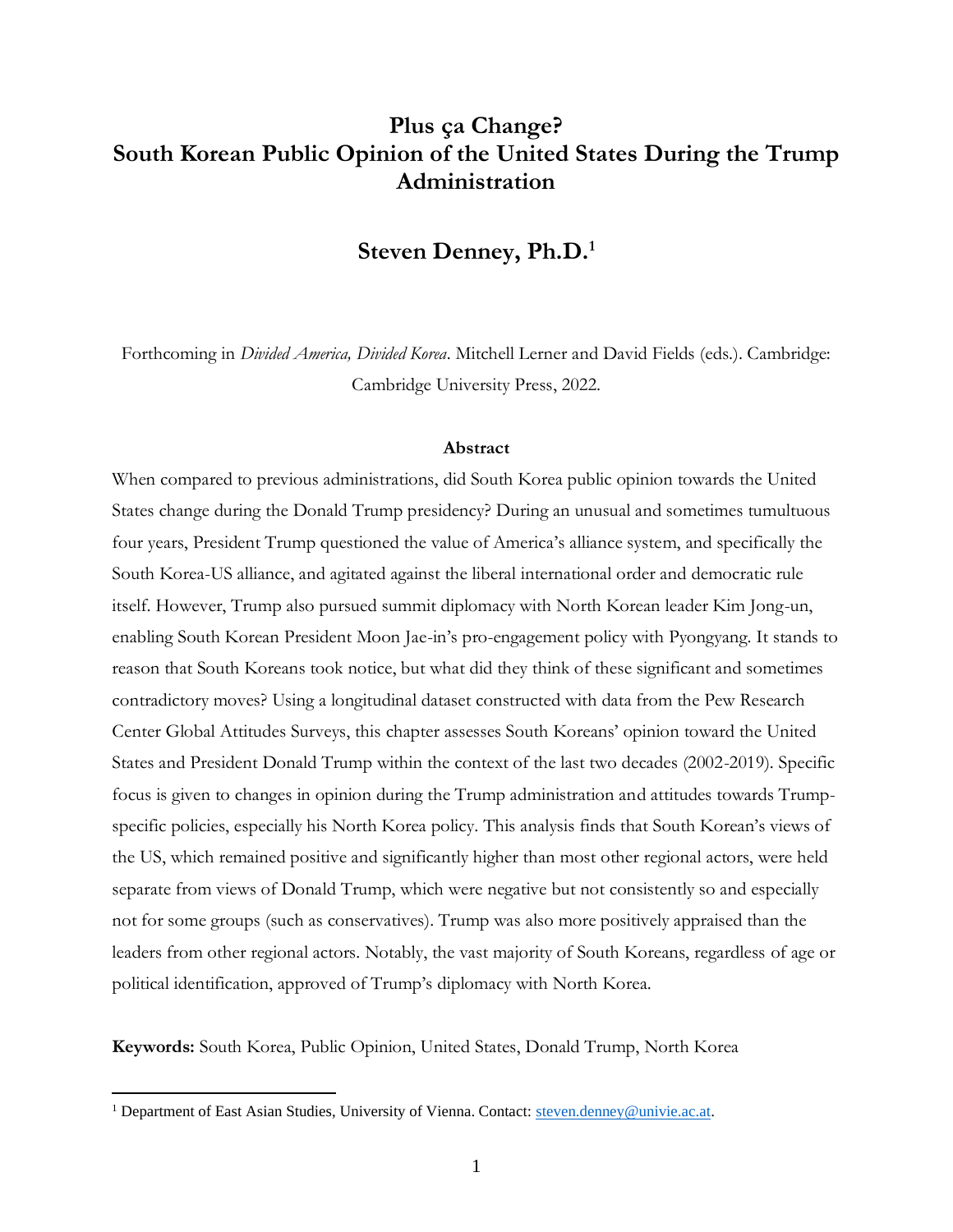The objective of this chapter is to assess South Koreans' opinions toward the United States and President Donald Trump using available public opinion data. To this extent, it asks some basic questions. How did South Koreans view the United States over the course of the Trump administration, and how do these views compare historically and relative to other regional leaders? Further, how did South Koreans view Donald Trump, as both a politician and as someone who took an exceptionally active interest in peninsula affairs, especially with regards to North Korea? Were there any notable differences across subgroups, such as age cohorts, and, if so, what more can they tell us about contemporary South Korea-United States relations?

Building a longitudinal data set from Pew Research Center Global Attitudes Surveys that covers the period 2002-2019, this chapter assesses these questions by looking at the following: first, the image of the United States from the perspective of South Korea and how opinions compared to other regional actors (China, Russia, North Korea, Japan) during the Trump presidency and historically; second, approval of Donald Trump, compared to other regional leaders (Xi Jinping, Vladimir Putin, Kim Jong-un, Shinzo Abe) during the Trump presidency and leaders from these respective nations historically, including the US president; and third, opinions of major Trump administration policies, focusing on Trump's negotiations with Kim Jong-un but inclusive of other policies, such as immigration restrictions and the US-Mexico border wall. In addition, this chapter looks at select subgroups by age, political identification, and sex to determine who supports the United States today, in addition to looking at who supported (or opposed) Donald Trump and his North Korea policy.

The chapter will proceed as follows. The first section provides an overview of the state of US-South Korea relations during the Trump years, setting up the relevant questions and empirical concerns. Following that, the second section reviews the data and methodology used for analysis. The third section analyzes the data findings on South Koreans' attitudes towards the United States (as a country), President Donald Trump, and Trump administration policies. The fourth section then considers relevant subgroup analysis. Lastly, the chapter concludes with a summary of the findings and concluding discussion.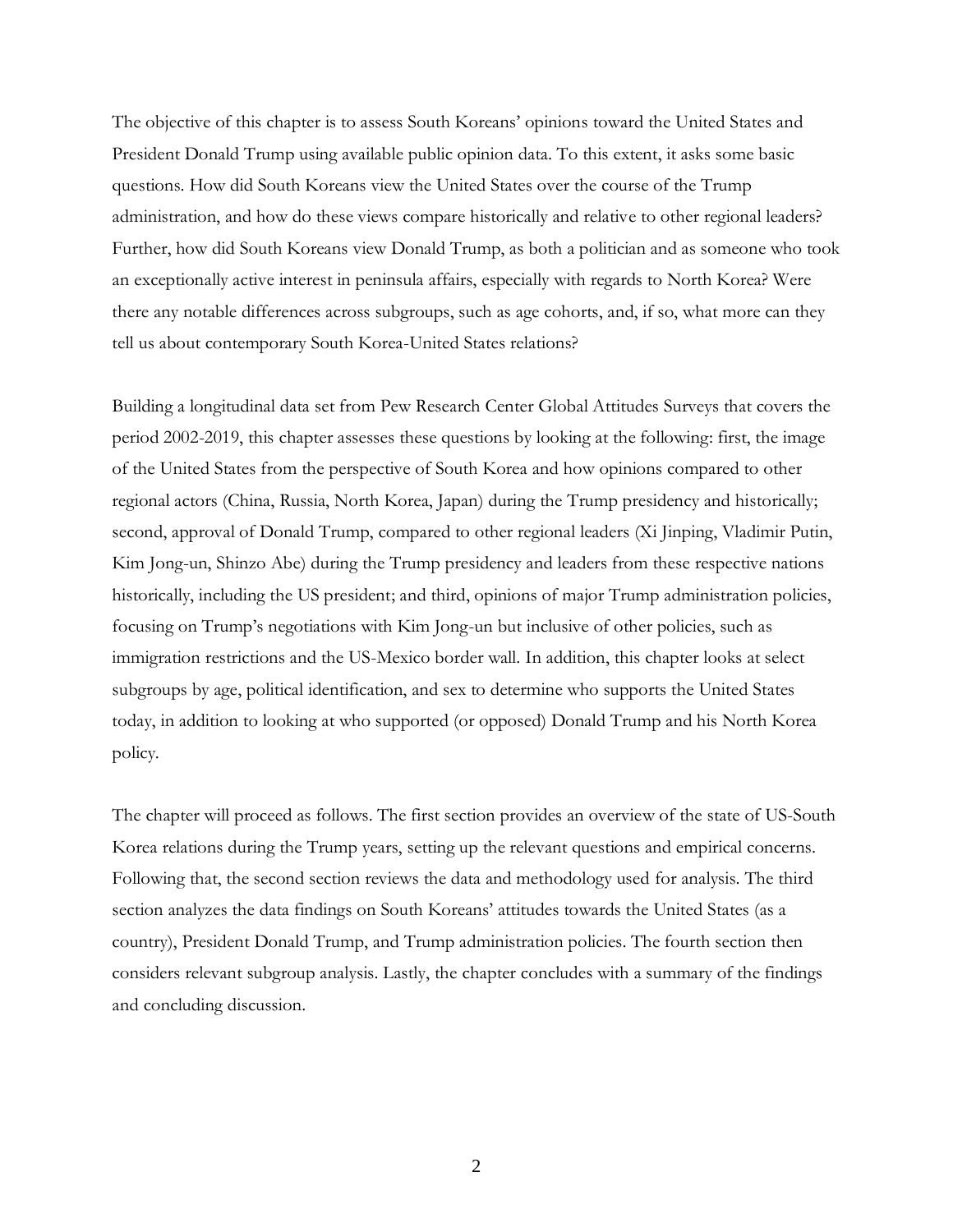#### **US-South Korea Relations During the Trump Years**

As a long-time ally with whom the US shares deep person-to-person, state, and non-state actor ties, the US-South Korea relationship is key to the United States' presence in the Asia Pacific writ large, but even more so regarding its status, aims, and objectives in Northeast Asia.

The interstate relationship has for long been defined by the Mutual Defense Treaty signed in 1953 following the Korean War. The bilateral defense treaty is a defining feature of the so-called San Francisco System of military alliances that defined the regional order (Calder 2004; Cha 2010) throughout the Cold War. Despite significant changes, most notably democratization in South Korea and elsewhere in the region, the treaty and forward deployed military personnel continues to define the relationship and broader region today. "Freedom's frontier" as some affectionately call it, South Korea is one of only three consolidated democracies in East Asia (Taiwan and Japan constituting the other two). It is even more important, then, to understand South Korean public opinion towards the United States during the Trump administration.

A populist authoritarian,<sup>2</sup> Trump did nothing less than militate against the liberal international order<sup>3</sup> and in fact against US democracy itself.<sup>4</sup> It is widely acknowledged that Trump's disdain for America's allies, countries he often likened to "free riders," put enormous strain on relationship and alliance management. <sup>5</sup> Given his preferred brand of diplomacy and politics regarding the US relationship with the Korean peninsula, including alliance management with South Korea, Trump's four years in office will likely be remembered as inconsistent and, at times, contentious. And if neither of these, it will at least be remembered as confusing.

Trump pursued an alternative foreign policy towards both South and North Korea. Threatening "fire and fury like the world has never seen" against North Korea, there was concern that the US, under Trump's direction, might take unilateral action against North Korea, thereby ensnarling South Korea in an unwanted conflict with the North.<sup>6</sup> His relationship with the Moon Jae-in

<sup>2</sup> Norris and Inglehart, *Cultural Backlash*, pp. 3-31.

<sup>&</sup>lt;sup>3</sup> Patrick, 'Can Trump's Successor Save the Liberal International Order'.

<sup>4</sup> Graham, 'Trump's Coup Attempt Didn't Start on January 6'.

<sup>5</sup> Klinger et al., 'Trump shakedowns are threatening two key US alliances in Asia'.

<sup>6</sup> Baker and Cheo, 'Trump Threatens 'Fire and Fury' Against North Korea if It Endangers U.S.'.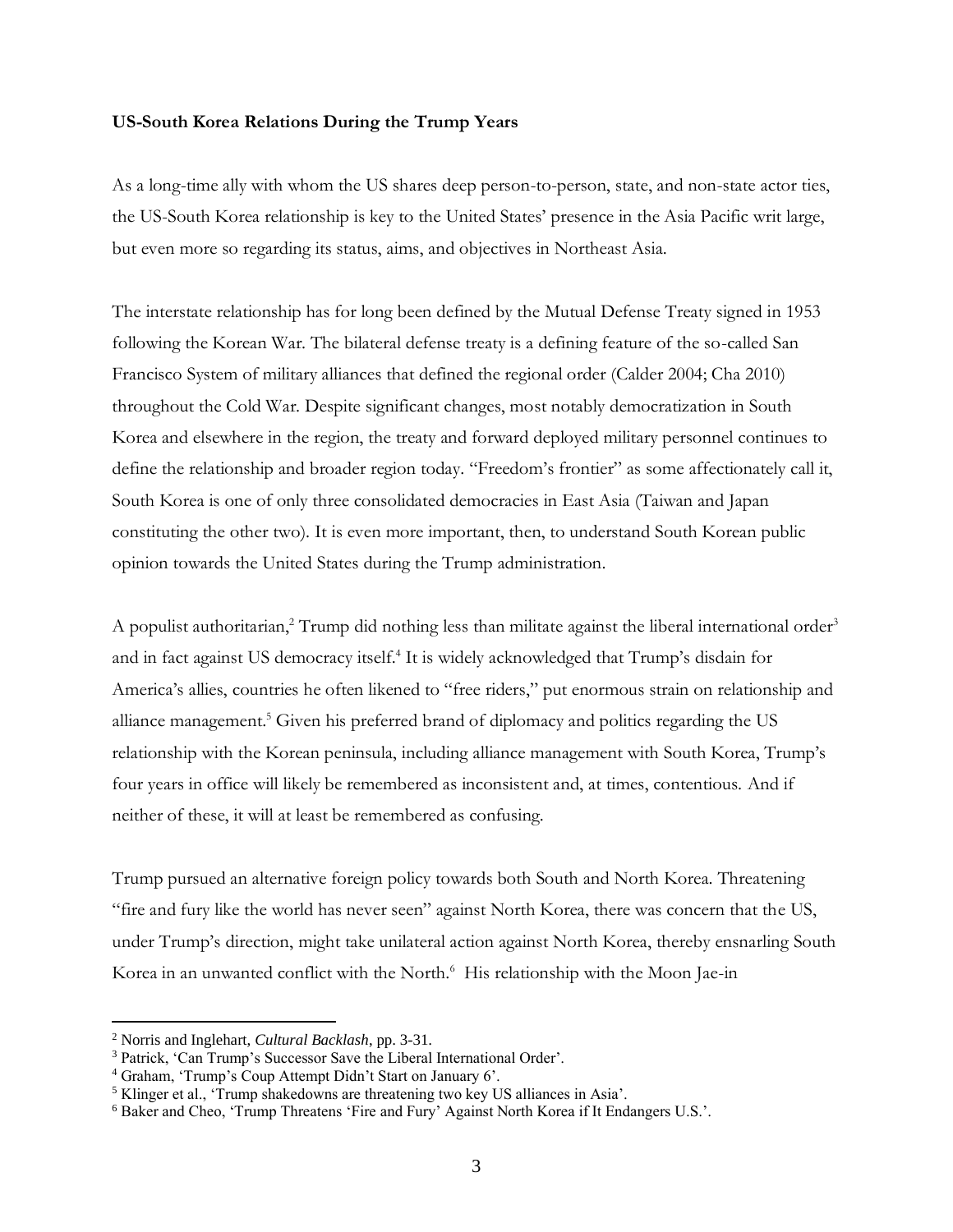administration in Seoul was marked, at least initially, by quarrelsome demands for greater cost contributions for US Forces in Korea and the THAAD missile defense battery,<sup>7</sup> in addition to other contentious ideas like ending the Korea-US Free Trade Agreement. 8

But even after Trump openly questioned the value of the alliance and the US relationship with South Korea during his presidential campaign, he would, upon settling into office, roll back some of his more controversial positions and pursue a relationship at least somewhat more in line with expectations for a US president today. <sup>9</sup> Although he openly discussed the possibility of troop reductions, due to cost and equity concerns, such radical changes in US defense policy and alliance management would ultimately prove mere bluster, as was often the case with Donald Trump regarding a score of major issues. 10

Indeed, in his November 2017 speech to South Korea's National Assembly in Seoul, Trump left aside much of the over-the-top bravado and offensive name-calling, by then common behavior from the president, to focus on the threat posed by North Korea's nuclear weapons program.<sup>11</sup> The speech signaled a hawkish approach to Pyongyang, and while it is hard to read into the speech any indication of the summits with Kim Jong-un to come, it did at least send a message that North Korea policy was to be given more attention than perhaps other international issues. Although the relationship would continue to experience moments of heightened tension, especially regarding defense cost-sharing as defined by the Special Measures Agreement (SMA), there were no fundamental changes in the US-South Korea alliance.<sup>12</sup>

Trump also demonstrated a willingness to support President Moon and his pro-engagement approach with North Korea, or at least not completely oppose it.<sup>13</sup> Trump would eventually engage in unprecedented bilateral, face-to-face meetings with Supreme Leader Kim Jong-un in 2018 and

<sup>7</sup> Kim, 'South Korean Public Opinion'.

<sup>8</sup> Lee, 'Trump wants to end 'horrible' South Kroea-U.S. trade deal. Koreans disagree'.

<sup>9</sup> Gamel, 'Trump presidency will test longstanding US-South Korean alliance'; Ferrier, 'Challenges in Relations with the U.S. under the Moon Administration'.

<sup>&</sup>lt;sup>10</sup> Shafer, 'The Truth at the Center of Trump's Hollow Threats'.

<sup>&</sup>lt;sup>11</sup> A transcript of the speech can be read here[: https://edition.cnn.com/2017/11/07/politics/south-korea-trump](https://edition.cnn.com/2017/11/07/politics/south-korea-trump-speech-full/index.html)[speech-full/index.html.](https://edition.cnn.com/2017/11/07/politics/south-korea-trump-speech-full/index.html)

<sup>&</sup>lt;sup>12</sup> Stewart and Ali, 'Exclusive: Inside Trump's standoff with South Korea over defense costs'.

<sup>&</sup>lt;sup>13</sup> Kasulis, 'Moon bets his legacy on meeting with Trump'.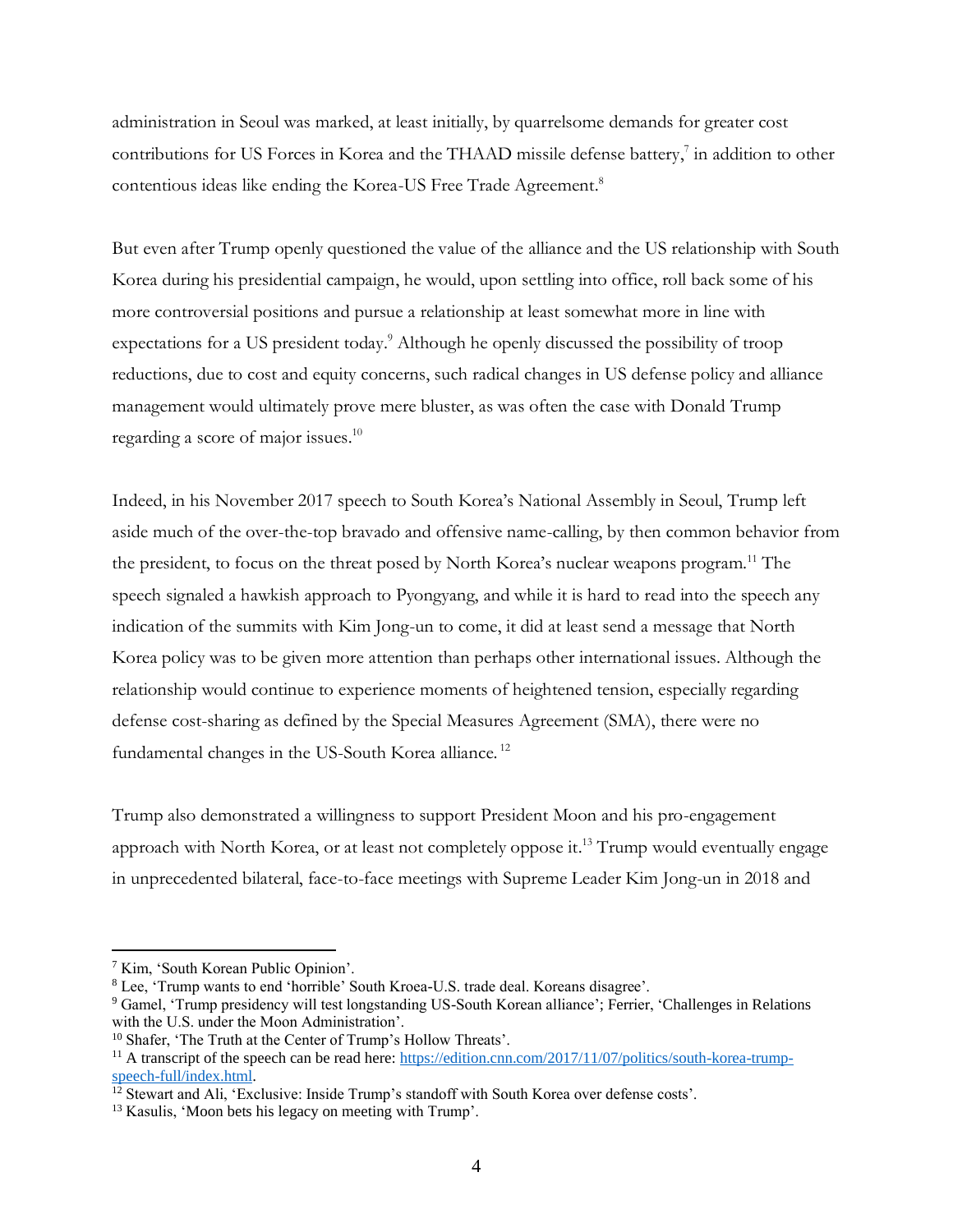2019 in Singapore and Hanoi, respectively, and again in 2019 at the Korean Demilitarized Zone (DMZ) after the G20 Osaka summit.

The first of the two summits constituted the first ever meeting between sitting heads of state from the US and North Korea. It followed a period of tense relations, which included North Korea's testing of, it claimed, a hydrogen bomb and later an intercontinental ballistic missile (both in 2017). The meeting resulted in a joint statement, which contained a security guarantee for North Korea and a general commitment to the denuclearization of the Korean Peninsula, in addition to other agreements. The following year's summit in Hanoi was cut short over fundamental disagreements regarding North Korea's nuclear program and what Pyongyang was willing to give up in exchange for denuclearization.<sup>14</sup> Although both summits were ostensibly about the denuclearization of North Korea, it is widely held that neither summit yielded any new or substantive commitments from either side. It was, however, a unique moment of diplomacy for both North Korea and the United States, with obvious implications for the security of the Korean Peninsula and thus South Korea.

The point of this paper, however, is not to analyze the diplomatic efforts of the Trump administration during either of the two summits, per se, but to examine South Korean public opinion towards the United States during this period. How did the South Korean people respond to the developments described above? This is the central question addressed here.

In addition to knowing what South Koreans thought overall, it is equally, if not more, important to consider how opinions differed by some relevant groups. To more deeply explore what South Koreans thought of the United States and the Trump administration, this paper also looks at how opinions vary by age cohorts, political identification, and sex. If there are differences in how these groups appraise South Korea's relationship with the United States, then that is relevant insight. It can inform understandings of "shared values" as a basis of contemporary alliance management and how, going forward, South Koreans are likely to view the US-South Korea alliance.<sup>15</sup>

<sup>&</sup>lt;sup>14</sup> Rosenfeld, 'Trump-Kim summit was cut short after North Korea demanded an end to sanctions'; Panda and Narang, 'The Hanoi Summit Was Doomed From the Start: North Korea Was Never Going to Unilaterally Disarm'. <sup>15</sup> U.S. Department of State, 'Joint Statement of the 2021 Republic of Korea – United States Foreign and Defense Ministerial Meeting ("2+2")'.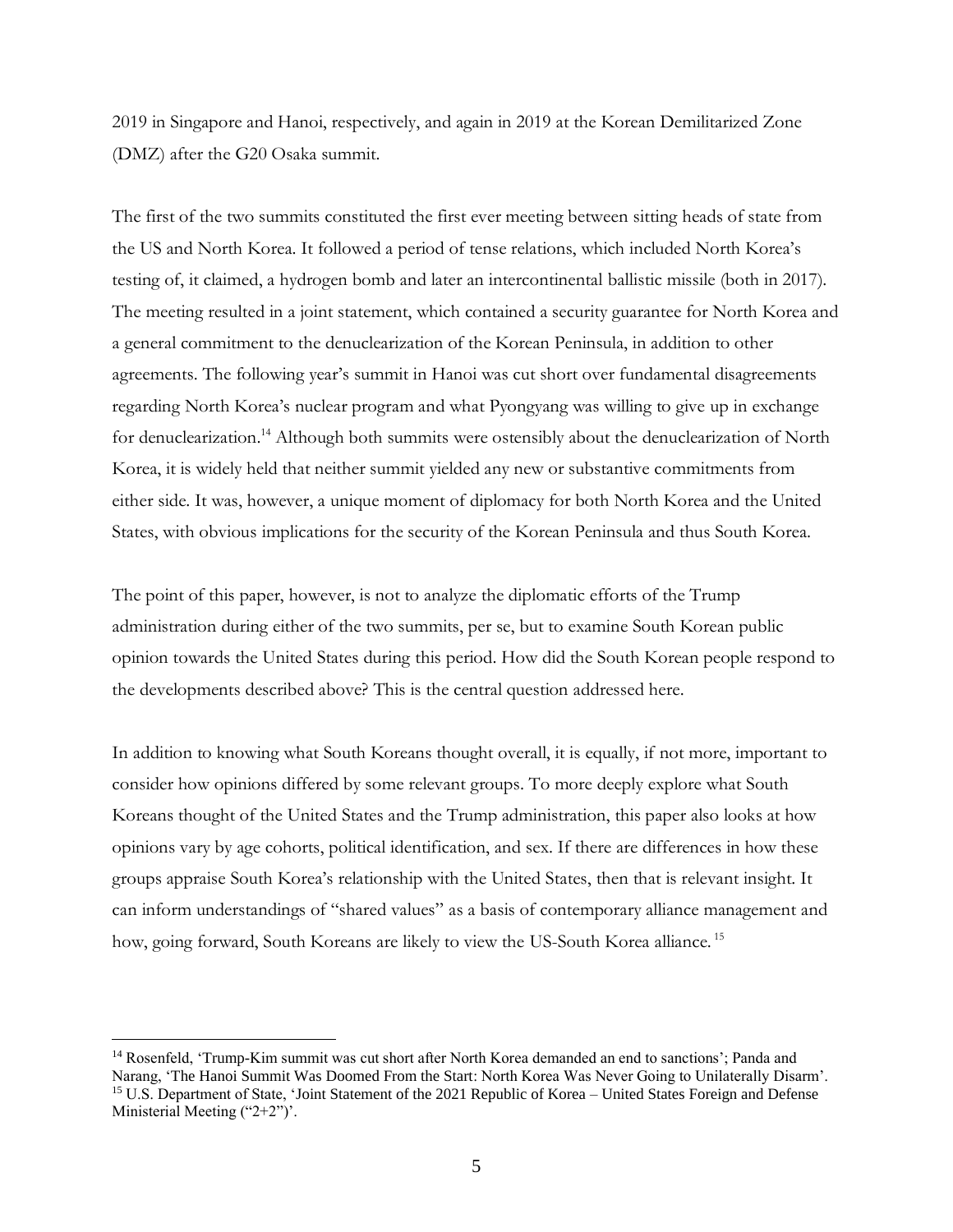### **Data and Methodology**

To do the empirical research for this paper, a longitudinal database was created from the Pew Research Center Global Attitudes Surveys, from 2002-2019. The repeated cross-sectional surveys are conducted by the Pew Research Center with local survey and panel partners, although not all countries are surveyed every year. The surveys are fielded worldwide and contain a broad selection of questions including those pertaining to the "US Image," in addition to other questions about the world economy, and world leaders. Data is made publicly available two years after being collected. <sup>16</sup>

The common core of questions is used to survey respondents from target countries about their opinion of the United States, asking them whether they have a "very favorable," "somewhat favorable," "somewhat unfavorable," or "very unfavorable" opinion. Also asked are questions about confidence in world leaders, including the president of the United States. Respondents are asked to state how much confidence they have in leaders "to do the right thing regarding world affairs" and are given the options of "a lot of confidence," "some confidence," "not too much confidence," or "no confidence at all."

In this paper, both common questions are explored for every year for which data is available for South Korea.<sup>17</sup> In addition to South Koreans' opinions of the United States, additional countries and leaders from other regional powers in Northeast Asia are considered in order to situate the US vis-àvis other relevant actors. These countries include the European Union, China, Japan, Russia, and North Korea. The years collected and sample sizes are listed in Table 1 below.<sup>18</sup> The analysis throughout this chapter are based on summary statistics. Survey weights are applied throughout.

<sup>&</sup>lt;sup>16</sup> The latest data available is from the Spring 2019 Global Attitudes Survey (updated March 2020). Read more about these surveys in the Global Indicators Database at[: https://www.pewresearch.org/global/database/.](https://www.pewresearch.org/global/database/)

<sup>&</sup>lt;sup>17</sup> Probability samples of the  $18+$  adult population were collected by various polling vendors. The questions are not administered to South Korean respondents in every year, but there is sufficient coverage.

<sup>&</sup>lt;sup>18</sup> For more on survey methodology, see the Pew Research website's overview for South Korea at: [https://www.pewresearch.org/methodology/international-survey-research/international-methodology/all](https://www.pewresearch.org/methodology/international-survey-research/international-methodology/all-survey/south-korea/all-year)[survey/south-korea/all-year.](https://www.pewresearch.org/methodology/international-survey-research/international-methodology/all-survey/south-korea/all-year)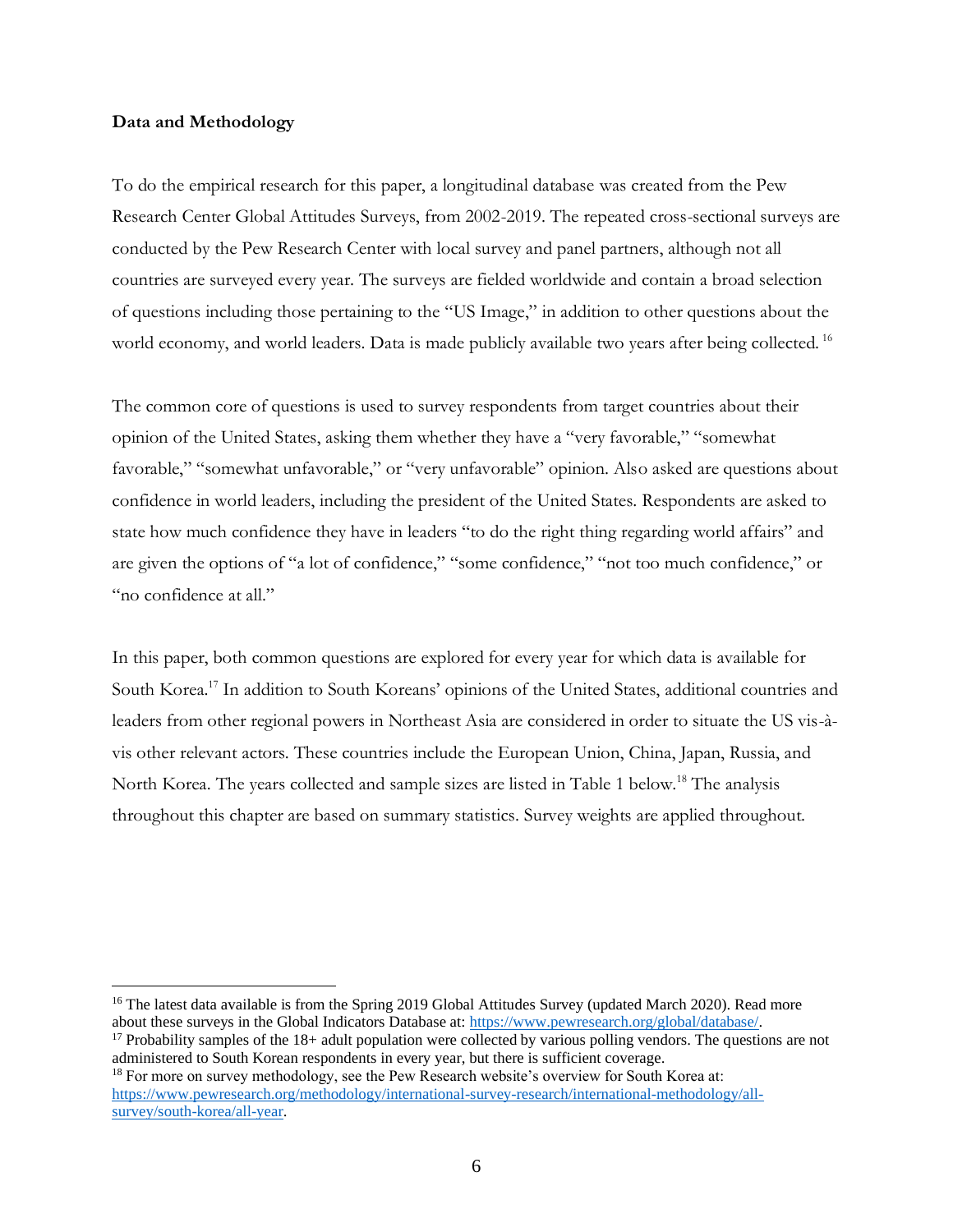| <b>Survey Year</b> | Sample Size |
|--------------------|-------------|
| 2002               | 719         |
| 2003               | 525         |
| 2007               | 718         |
| 2008               | 714         |
| 2009               | 702         |
| 2010               | 706         |
| 2013               | 809         |
| 2014               | 1,009       |
| 2015               | 1,005       |
| 2017               | 1,010       |
| 2018               | 1,007       |
| 2019               | 1,006       |

**Table 1. Global Attitudes Surveys Used**

Besides exploring the opinions of the US and US image, questions which ask respondents in 2019 their opinion about Trump-specific policies are also explored. This battery of items includes the following:

- US withdrawal from international climate change agreements
- Building a wall on the border between the US and Mexico
- US withdrawal from the Iran nuclear weapons agreement
- Allowing fewer immigrants into the US
- US increasing tariffs or fees on imported goods from other countries
- US negotiations with North Korean leader Kim Jong-Un about the country's nuclear weapons program

Respondents are asked whether they "agree" or "disagree" with each. For this paper, an overview of what South Koreans think of each policy move is reviewed for context, but the focus is on Trump's policy of negotiating with Kim Jong-un over North Korea's nuclear weapons arsenal.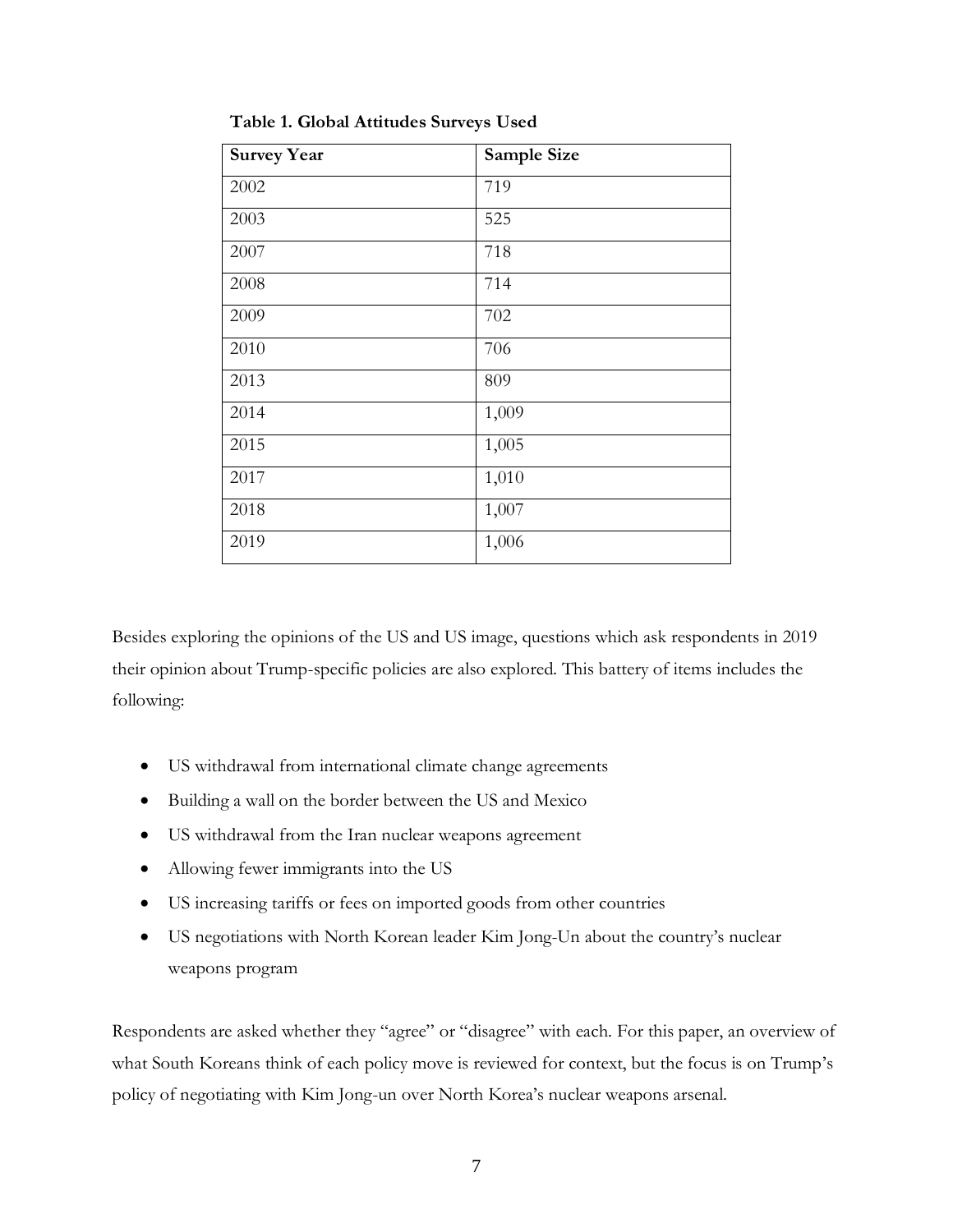After a longitudinal overview of South Korean attitudes towards the US and President Trump and policies specific to the Trump administration, attention is turned to understanding certain subgroup dynamics, looking at how attitudes towards key questions considered here differ (or not) by age cohorts, political identification, and sex.<sup>19</sup>

## **South Korean Views of the United States and Regional Actors, 2002-2019**

This section reviews the high-level empirical findings of the research. For years in which data is available, it looks at South Koreans' favorability ratings towards the United States from 2002-2019 and compares them to four other regional actors (China, the European Union, Japan, and Russia). Then, it looks at confidence levels for the president of the United States and leaders of the same regional actors, except the EU.

Figure 1 shows favorability ratings of South Koreans towards the US and others. Focusing on the US, 2002 and 2003 stand apart, with only 54 and 46 percent, respectively, saying they hold a favorable view (very much or somewhat) of the United States. During the George W. Bush years, the status of the relationship was considered, at best, "ambivalent."<sup>20</sup> There was obvious tension in the alliance, exacerbated by the death of two junior high school students who were hit by a US armored vehicle.<sup>21</sup> Further, liberal president Roh Moo-hyun's domestic and foreign policies, especially regarding North Korea and the Status of Forces Agreement (SOFA), were at odds with American, and specifically President Bush's, aims.<sup>22</sup> According to polling data covering the period after South Korea's democratic transition, opinion towards the United States as a country had never been more negative than during the George W. Bush administration.<sup>23</sup> The future of the relationship was very much an open question at this time.

<sup>&</sup>lt;sup>19</sup> Age cohorts are defined by common groupings across the life cycle (18-29, 30-39, 40-49, 50-59, and 60+). Political identification is measured with a political scale question, which asks respondents to indicate where they would place on a scale from zero ("far/extreme left") to six ("far/extreme right"). Respondents answering 0-2 are counted as "progressive" and those choosing 4-6 are counted as "conservative." "Moderates" are respondents who answered three. Sex is measured by whether the respondent identified as "male" or "female."

<sup>&</sup>lt;sup>20</sup> Larson et al., 'Ambivalent Allies? A Study of South Korean Attitudes Toward the U.S.', pp. 31-38.

<sup>21</sup> Kirk, 'Road accident galvanizes the country: Deaths in Korea ignite anti-American passion'.

<sup>22</sup> Kim, 'The U.S.-South Korean Alliance: Anti-American Challenges.'

<sup>&</sup>lt;sup>23</sup> Larson et al., 'Ambivalent Allies? A Study of South Korean Attitudes Toward the U.S.', p. 45.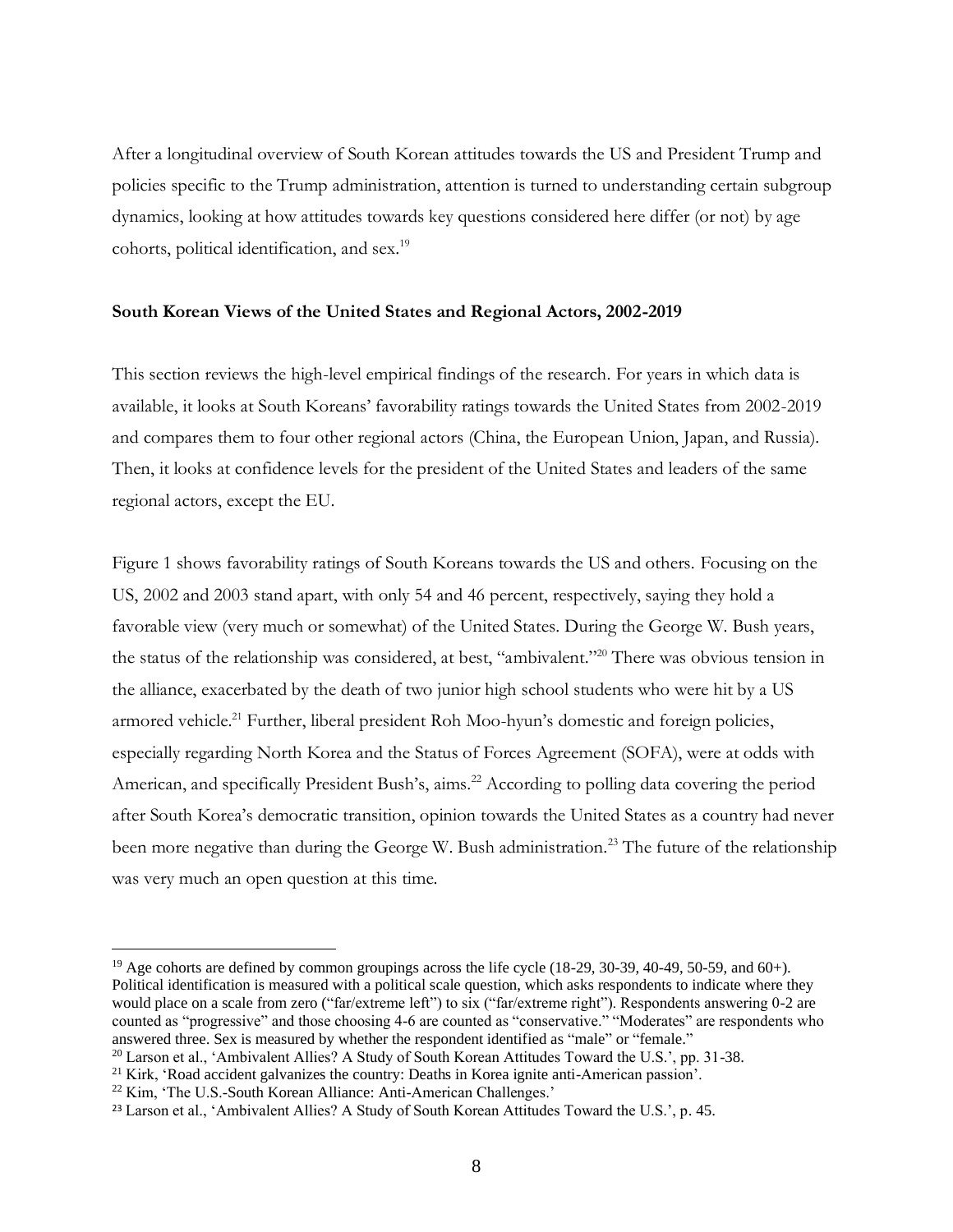The relationship, however, did not exactly collapse. Although it was a low point, nearly half of the population still favorably appraised the US. Further, as Jiyoon Kim points out,<sup>24</sup> although Roh sought autonomy from the United States, he negotiated closely on several key strategic issues, including the war in Iraq (South Korea sent troops) and the proposal for a free trade agreement with the US (what would become the KORUS FTA). He also made an official state visit to Washington DC. Continuities notwithstanding, within the period of observation considered here the Bush administration's rule was unquestionably a low point in terms of how South Koreans viewed the United States.

South Korean attitudes recovered in Bush's second term (2005-2008) and would rise even more with the election of Barack Obama in 2008. In 2009, 78 percent of South Koreans favorably appraised the United States. This number would reach its peak of 82 percent in 2015, in the second to last year of Obama's presidency.



South Koreans' Favorability Ratings Toward the USA & Select Regional Powers, 2003-2019

Source: Pew Global Indicators Database. Error bars = 95% CI.

Figure 1

<sup>24</sup> Kim, 'South Korean Public Opinion'.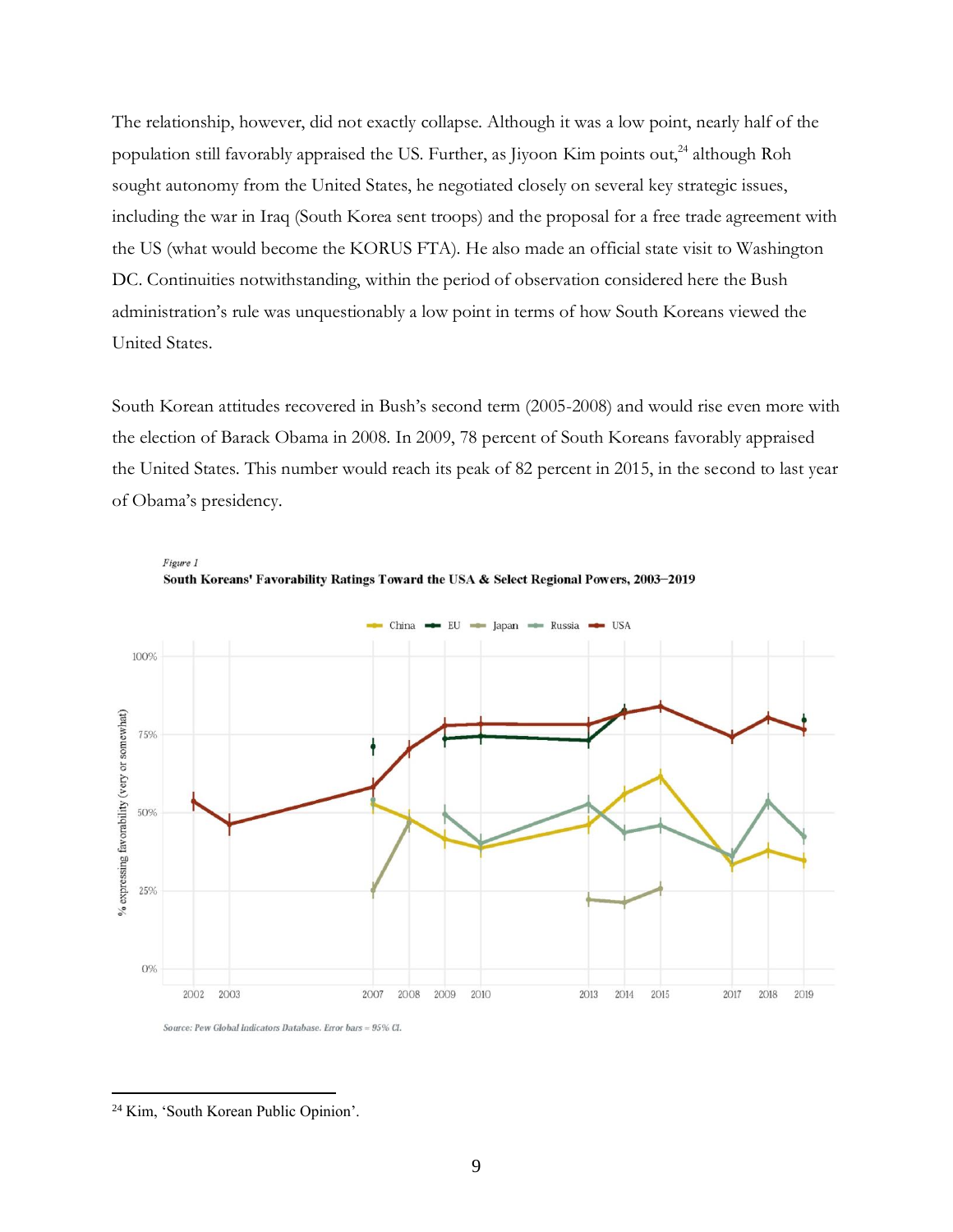How did opinions change with the election of Donald Trump in 2016? Using three years of data (2017-19) the conclusion is: *not much*. After a modest decline (to 74 percent) following Trump's election, the proportion of South Koreans with a favorable view of the US would again rise to 80 percent in 2018 and then decline, but only slightly, to 77 percent in 2019. The new baseline for South Korean public opinion towards the US set under Obama remained during the Trump years.

Notably, for all regional actors except for the European Union (EU), favorability of the United States was significantly and sustainably higher. In 2019, views of the US were 35 percentage points higher than Russia (42 percent) and 42 percentage points higher than China (35 percent). At 80 percent, the EU's approval is higher, but not by a statistically significant amount. From the Obama years going forward, there are significant differences in opinions toward the US and others, with the US viewed much more favorably (again, the EU notwithstanding). Approval of China dropped below 50 percent between 2015 and 2017, which overlaps with the election and rise of Chinese President Xi Jinping. For years which data is available for Japan, the differences in approval relative to the US is even greater than that for Russia and China.

Having established country approval over the better part of the last two decades, what, then, do South Koreans think of US presidents? Figure 2 reports the proportions of South Koreans who express 'some' or 'a lot' of confidence that the president of the United States (POTUS) will do the right thing regarding world affairs, from 2003-2019.

We see, again, a negative appraisal during the George W. Bush years, with less than half of South Koreans expressing confidence towards POTUS in 2003 (36 percent) and less than a quarter in 2007 (21 percent). During the Bush presidency, only Shinzo Abe, prime minister of Japan, registers significantly lower confidence (4 percent). However, as observed with approval of the United States as a country, Barack Obama restored confidence in the presidency in the eyes of South Koreans. Confidence in President Obama never dropped lower than 81 percent (in 2010) and ended on an exceptionally high point in 2015, at 88 percent.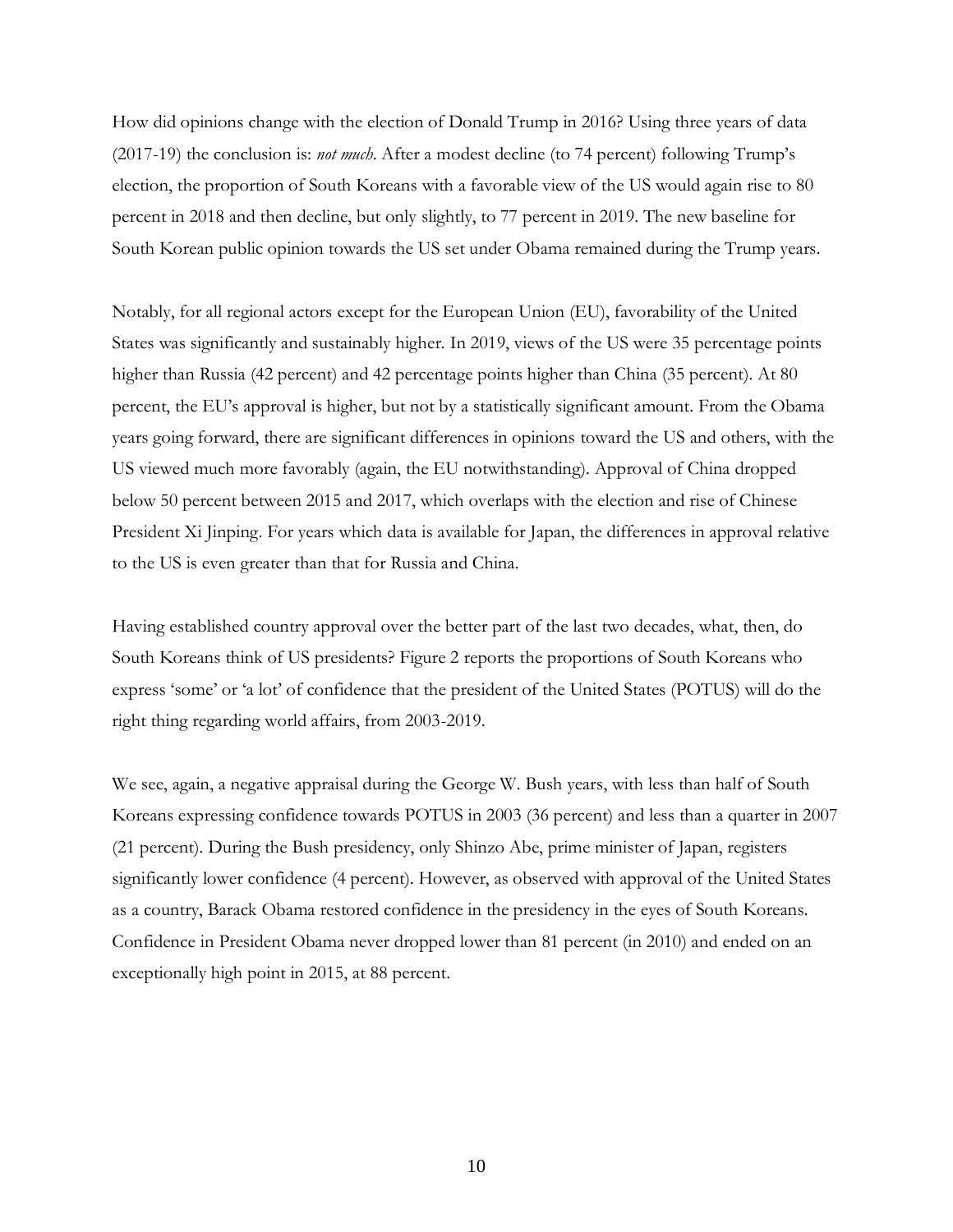

Figure 2 South Koreans' Confidence in POTUS & Select Regional Leaders, 2003-2019

How did public opinion of POTUS change with the election of Donald Trump? The data suggest an interesting story. Immediately following Trump's election, confidence in POTUS collapsed from 88 percent to 16 percent – an enormous 72 percentage point decline. Trump's positions on key alliance issues, as discussed above, and probably the image and politics of Donald Trump himself were coldly received by South Koreans.

However, the leaders from regional powers did not fare any better. Over approximately the same period, confidence in Xi Jinping (Chinese President) began a sharp decline, while confidence in the Russian President remained consistently low, as it did for the Japanese prime minister and Kim Jong-un (for whom data is only available in 2019). <sup>25</sup> Despite hitting a low point in 2017, confidence in Trump made a significant rebound in 2018, climbing to 44 percent (a sizeable 28 percentage point rebound).

Source: Pew Global Indicators Database. Error bars = 95% CI.

 $25$  For Russia, the president was Vladimir Putin for all years except 2008-2010, when it was Dmitry Medvedev.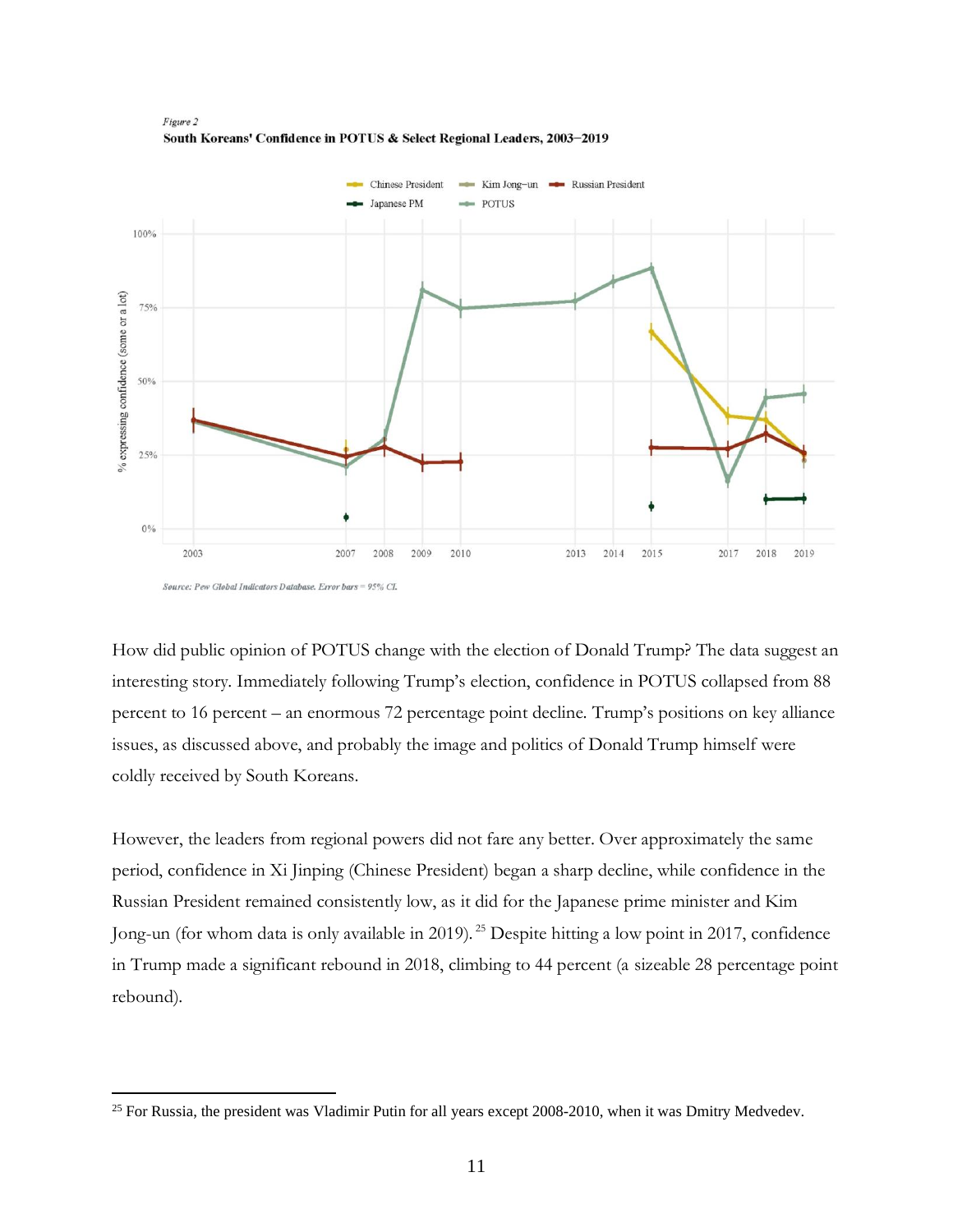Figure 3 shows the percentage of South Koreas who approve of key policy actions taken by the Trump administration. With the notable exception of negotiations with Kim Jong-un over North Korea' nuclear weapons, these policies were negatively assessed. Approximately two-in-three people disapproved of Trump's immigration restrictions and roughly three-in-four percent reacted negatively to plans for an extended and reinforced Mexico-US border wall and the US withdrawal from the Joint Comprehensive Plan of Action (JCPOA), or the "Iran nuclear deal". Even less popular were increasing tariffs on imported goods and withdrawing from climate agreements. South Koreans, the data indicates, largely prefer a US administration engaged with and open to the world.



What stands apart from all items reported is Trump's policy of engaging North Korea on the country's nuclear weapons program. On this policy, 78 percent of South Koreans approved in 2019. As indicated in the joint North Korea-US statement from the Singapore Summit in 2018,<sup>26</sup> the US committed to providing an improved security environment and Kim Jong-un committed to "lasting

<sup>&</sup>lt;sup>26</sup> New York Times, 'The Trump-Kim Summit Statement: Read the Full Text'.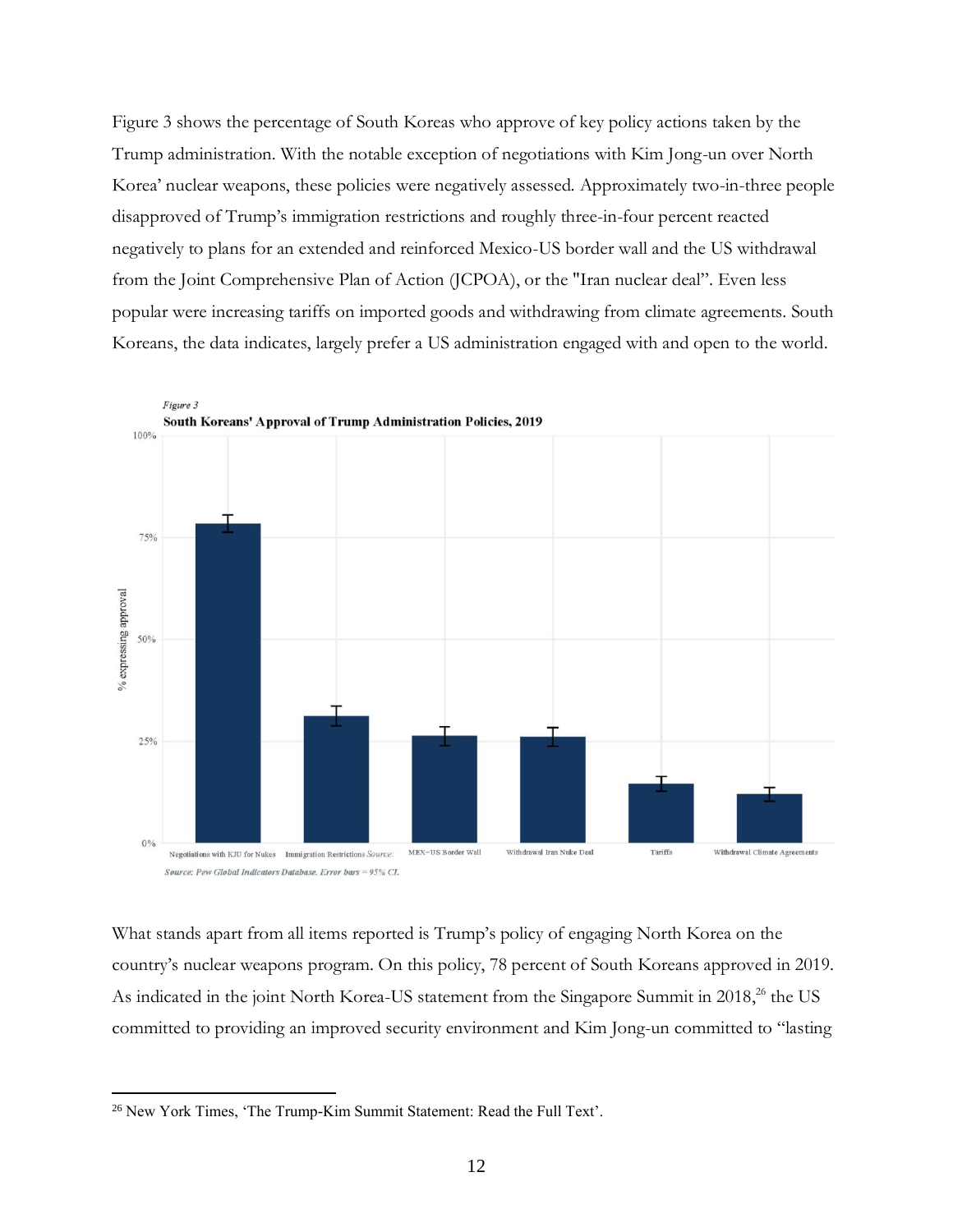peace and complete denuclearization of the Korean Peninsula," a phrase and long-time policy stance taken by Pyongyang (Lewis 2021) that would be repeated (with South Korean support) in the Pyongyang Joint Declaration of September 2018, too.<sup>27</sup> Although the second Trump-Kim summit, held in Hanoi from February 27-28, would end without a deal, highlighting some fundamental misunderstandings from the Trump administration regarding what Kim Jong-un committed to (a fundamental misunderstanding of what "complete denuclearization of the Korean Peninsula" means, in the opinion of the author), it was certainly established that Trump was interested in taking steps towards denuclearization in North Korea. Whether his approach was doomed to fail from the beginning, or lacked an appreciation of what North Korea thinks, or ignored the long and acrimonious relationship between Pyongyang and Washington, is considered beside the point. The objective was clear, even if the instruments and understanding employed to achieve that objective were not.

Regarding the US image and the Trump administration from the South Korean perspective, the empirical findings presented thus far show several things. First, following recovery from the early George W. Bush years, the US remained very positively regarded. In fact, high favorability of the US remained even as confidence in the US president plummeted, suggesting that the image and ideal of the United States is not necessarily linked to the person who occupies the Oval Office. Trump may have been poorly appraised, but the positive image of the US remained. This is a relatively simple finding, but one nevertheless worth underscoring.

Second, after an initial bottoming-out of confidence in POTUS in 2017, we observe a significant increase in support (+28 percentage points) in 2017, which continues into 2018. The reason for this change is not clear but obviously worth considering. What might explain it?

One possible, and rather straightforward, explanation is that Trump's about-face on North Korea policy was viewed as enabling South Korean President Moon Jae-in's pro-engagement policy with Pyongyang, thereby bolstering his approval with those who most support President Moon – namely, South Korean progressives. The 2018 Pew survey was fielded from May 25-June 19, so it would have captured any change in sentiment following this announcement and indeed the summit itself,

<sup>&</sup>lt;sup>27</sup> National Committee on North Korea, 'Pyongyang Joint Declaration of September 2018'.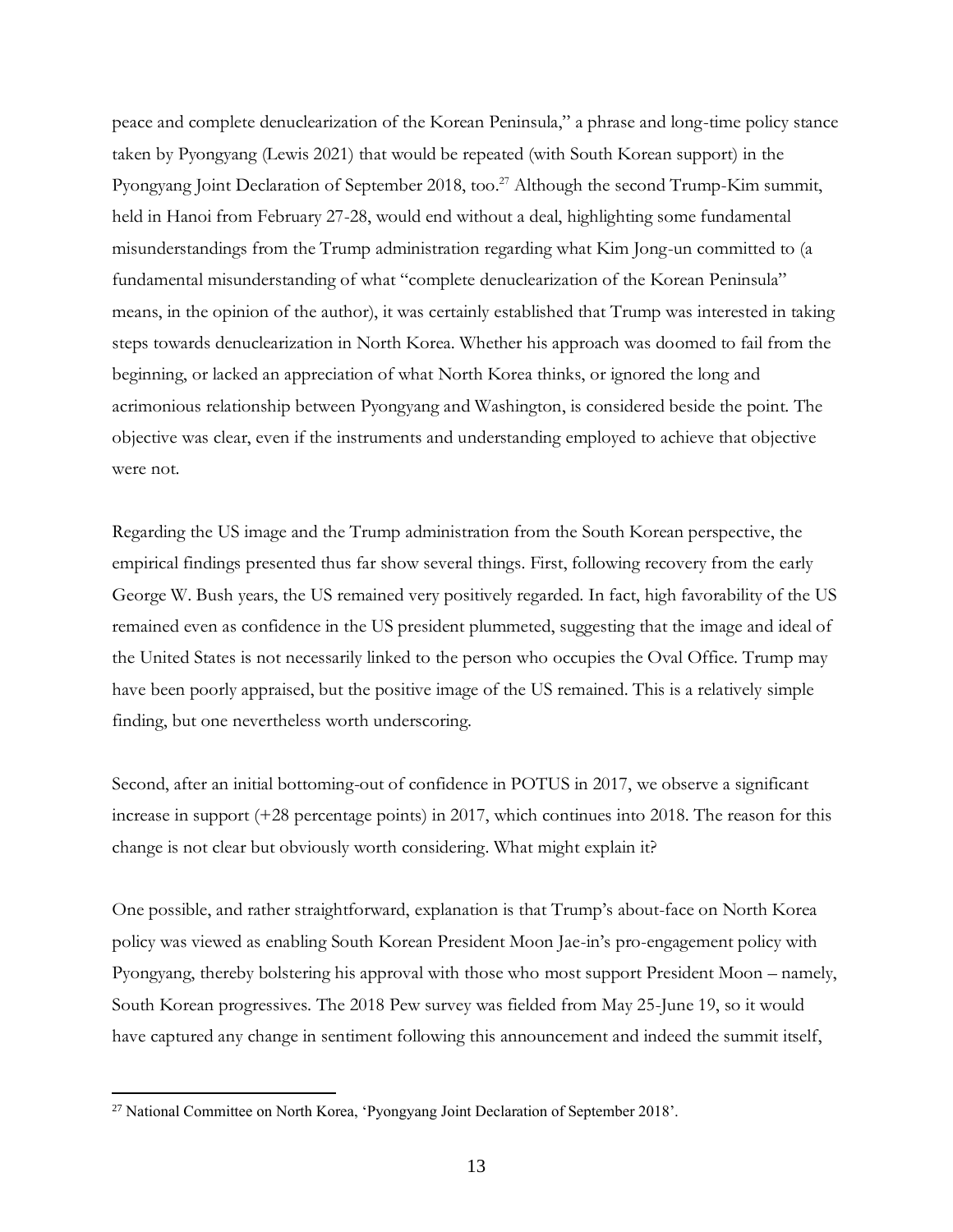which was held on June 12. The same logic would hold for 2019 (with confidence in POTUS at 46 percent). The top-line numbers, however, do not reveal the reason behind the variation or whether this interpretation is correct.

At the time of the survey (May 27-July 11, 2019), we observe a high level of support for Trump's North Korea policy. Although most of his policies were poorly rated, South Koreans were shown to approve of a US foreign policy that engaged North Korea, at least on the issue of nuclear weapons.

To better understand South Koreans' favorability ratings of the United States during the Trump administration and to further explore the rise in confidence towards Donald Trump and approval of his North Korea policy, the next section examines whether opinions vary by select groups. Specifically, it looks at age cohorts, political identification, and sex. By doing this, we get a more nuanced view of South Koreans' view of the US during the Trump administration. Further, differences in opinion can be identified and explanations of why opinions changed can be considered.

## **A Closer Look: Breaking Down the Numbers by Select Groups**

In this section, we examine the three outcome variables explored above in this section by age cohorts, political identification, and sex in 2017 and 2019 – that is, the first year of Trump's administration and the last year for which we have data. Before looking at the how the numbers break down, let us consider why we ought to consider how opinions differ by these groups.

It is common to consider opinions by age for all sorts of reasons. Older people tend to vote more, younger people are the future, and so forth. However, in South Korea the distinctive differences in formative years' experiences – if defined by the researcher as the kind of regime and political system in which one comes of age, as is often done – provides a strong theoretical motivation to consider our questions across age cohorts.<sup>28</sup> Consider that those 18 years-old at the time of the country's democratic transition (1987) would have been about 50 years-old in 2019. Then, those younger (the

<sup>28</sup> See, for a few examples: Rigger, 'Taiwan's Rising Rationalism: Generations, Politics, and 'Taiwanese Nationalism''; Dalton and Shin, 'Growing up Democratic: Generational Change in East Asian Democracies'.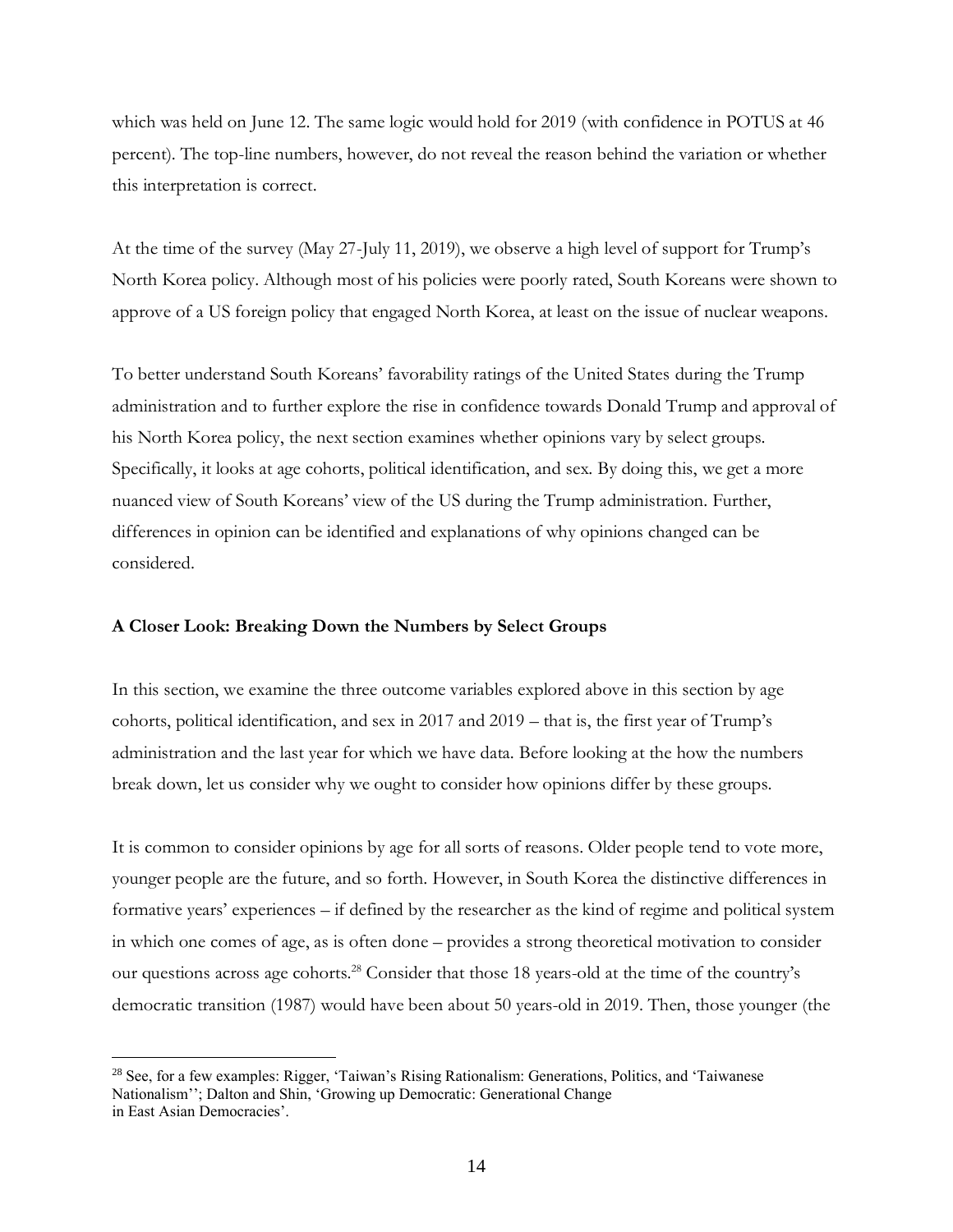18-29, 30-39, and 40-49 cohorts) would have come of age under democratic rule and those older (50-59 and 60+), under authoritarian rule.

The division of the population is not scientific; age cut-offs for cohorts or generations are at least somewhat arbitrary. However, opinions have been shown to straddle this divide regarding the United States and political and social life more generally, and the difference in formative years' experiences is suggested as an explanation for these differing views. <sup>29</sup> For instance, evidence shows that while most South Koreans support "democracy," views of what democracy substantively means differ by pre- and post-democratic transition generations. Those having grown up with democracy are more likely to hold beliefs consistent with liberal democracy than citizens from the authoritarian generation. <sup>30</sup> Given the emphasis placed on "shared values" as a foundation of the US alliance system in East Asia, it is important to know whether those most likely to share the liberal democratic values espoused by the US support *actually* approve of the US – and, if they do not, then why.

As for political identification, evidence shows that South Koreans' views of the United States are conditioned by their political identities and, specifically, their views of regional security and North Korea.<sup>31</sup> It is widely held that conservatives see North Korea as a political and security threat and are thus more supportive of the South Korea-US alliance. Progressives, on the other hand, are seen as those more skeptical of the value of close US ties. <sup>32</sup> They see North Korea as a potential partner in establishing peace on the peninsula, leading eventually to national unification. The US, to many progressives, is an impediment to this goal. Thus, they prefer a more independent relationship.

Accordingly, those left-of-center tend to favor engagement with North Korea, even unconditionally, which is often at odds with US and Korean conservative policies meant to induce political reform or denuclearization. As Seung-ook Lee explains, since the transition of power to Korean progressives

<sup>&</sup>lt;sup>29</sup> Moon, 'Korean Nationalism, Anti-Americanism, and Democratic Consolidation'; Denney, 'Does Democracy Matter?'.

<sup>30</sup> Denney, 'Democratic Support and Generational Change in South Korea'; and Denney, 'South Koreans Can't Agree What Democracy Is'.

<sup>&</sup>lt;sup>31</sup> Chae and Kim, 'Conservatives and Progressives in South Korea'; Chae, 'South Korean Attitudes toward the ROK–U.S. Alliance: Group Analysis'; and Moller, 'Domestic politics, threat perceptions, and the alliance security dilemma: the case of South Korea, 1993-2020'.

 $32$  One could use "liberals" interchangeably. This chapter does not distinguish between "liberal" and "progressive."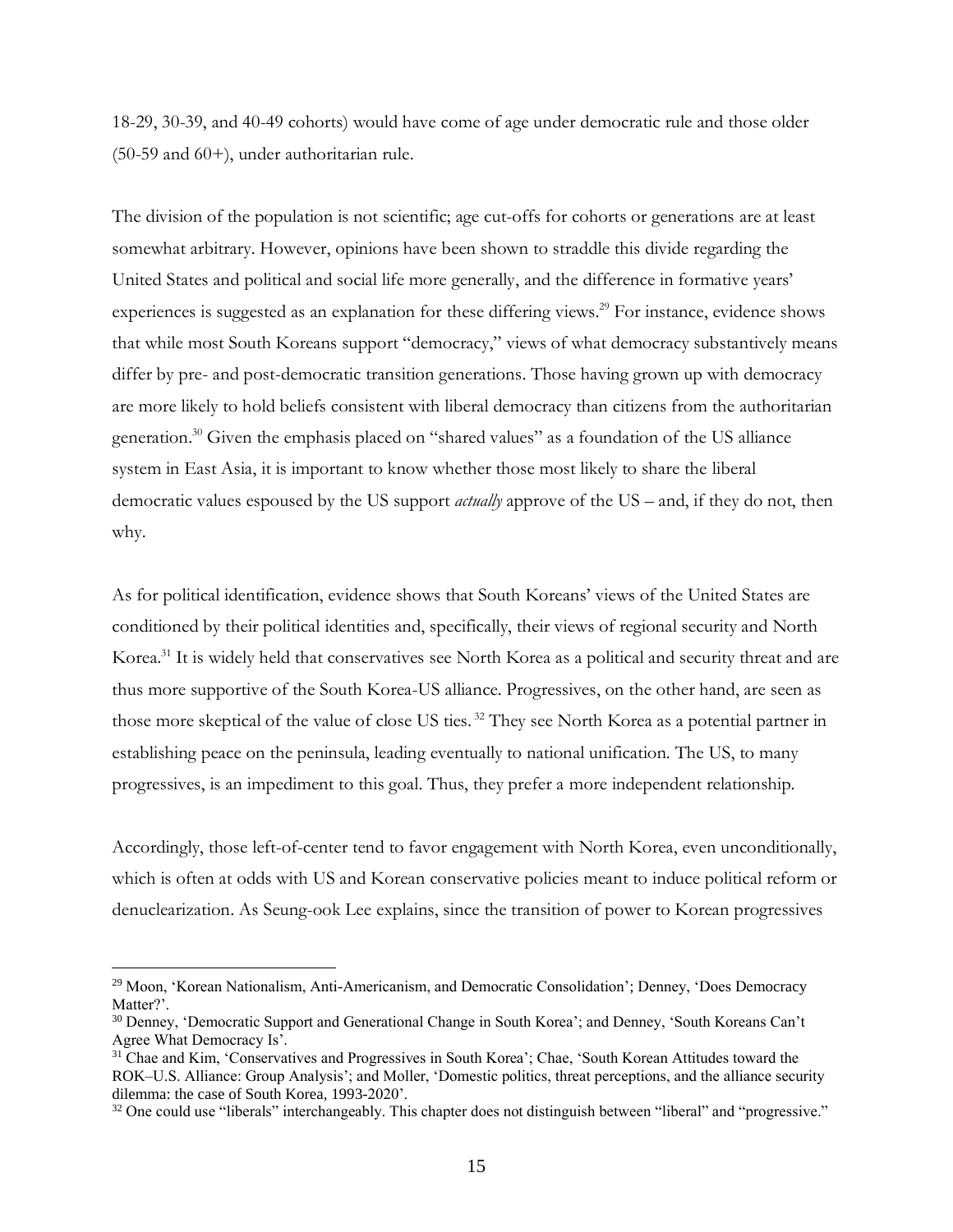in the 1990s, North Korea policy options changed fundamentally.<sup>33</sup> No longer was Pyongyang seen as a purely political and military object; it was also now approached as an "object of development" through which co-operation would bring mutual economic and political benefits.

It stands to reason, then, that understanding how those who identify as progressive or conservative view the United States is important and can inform interested parties on whether attitudes are changing and, if so, why.

Lastly, we look at how opinions differ by the sex of the respondent. At first glance, the reason for looking at opinions of men and women separately may not be obvious, but given the vulgar, sexist, and demeaning language used by President Trump when referring to women, it stands to reason that electing such a man may have consequences for how women and those offended or otherwise opposed to sexist attitudes elsewhere view the United States and the president himself.<sup>34</sup> Further, given the recent backlash against feminism and the rise of misogynist discourse among some conservatives in South Korea, with a surprising uptake among young Korean men, it is fair to ask whether someone like Trump may appeal to some Korean men.<sup>35</sup>

What do we find? Figure 4 shows favorability towards the US across all three groups. Generally, support registers at or around the averages of approximately three-in-four (74 percent in 2017 and 77 percent in 2019), and there is little substantive difference in opinion between the two years of observation for any group. We also observe a noticeable difference in opinion by political identification on two scores. First, in 2017, only 64 percent of progressives held a favorable view of the United States, compared to an 84 percent of conservatives (a sizeable 20-percentage point difference). Further, among progressives, we observe a 12-percentage point drop (64 percent expressing favorability in 2017, to 52 percent in 2019).

<sup>&</sup>lt;sup>33</sup> Lee, 'A Geo-Economic Object or an Object of Geo-Political Absorption?'.

<sup>&</sup>lt;sup>34</sup> Frothingham and Phadke, '100 Days, 100 Ways the Trump Administration Is Harming Women and Families'. <sup>35</sup> Park, 'Why So Many Young Men in South Korea Hate Feminism'; and Finlay and Song, 'Why South Korea's Young Men Are Turning Conservative'.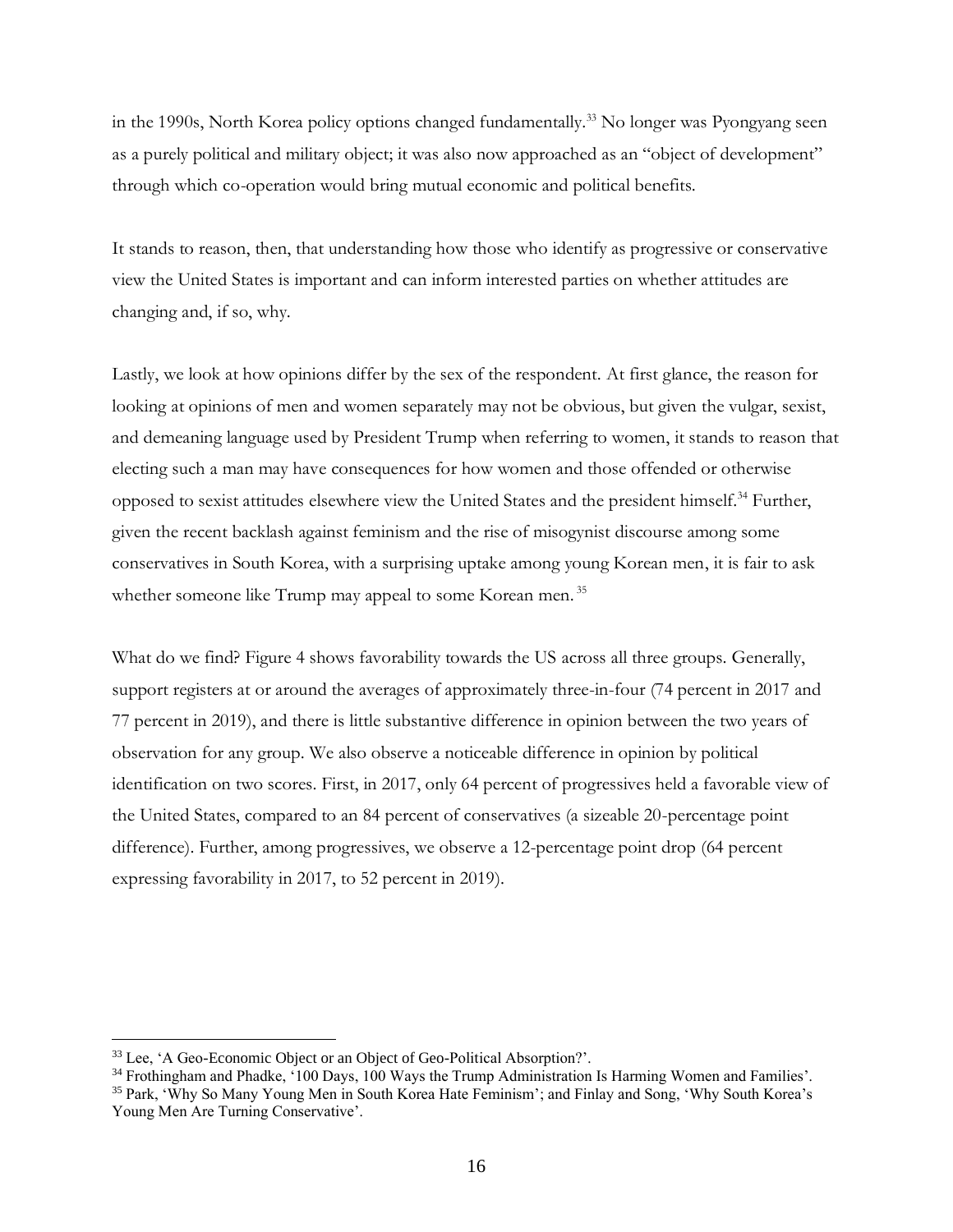

Source: Pew Global Indicators Database. Error bars = 95% CI.

On average, more than half of those identifying as left-of-center approved of the US near the end of the Trump years, but this is significantly lower than centrists (75 percent) and conservatives (88 percent). It is not unexpected to see the least number of people expressing favorable views of the US among this group, as noted above, but the drop is notable. There is little difference in opinion by sex, and none of it statistically significant.

Among age cohorts, we see that in 2017 and 2019 the highest proportion of people expressing a favorable view of the US are the 60+ cohort (2017) and 18-29 cohort (2019). Perhaps most significant here is that not only do young South Koreans view the US favorably, but they are also the most likely to do so in 2019. South Korea's young democrats (as in, those raised fully under liberal democratic institutions) positively appraise the United States. There is good will there, and that bodes well for the "share values" approach to alliance management going forward. The difference with older age cohorts, although lower (except for the  $60+$  cohort, who also hold the US in very high regard), should not be cause for great concern.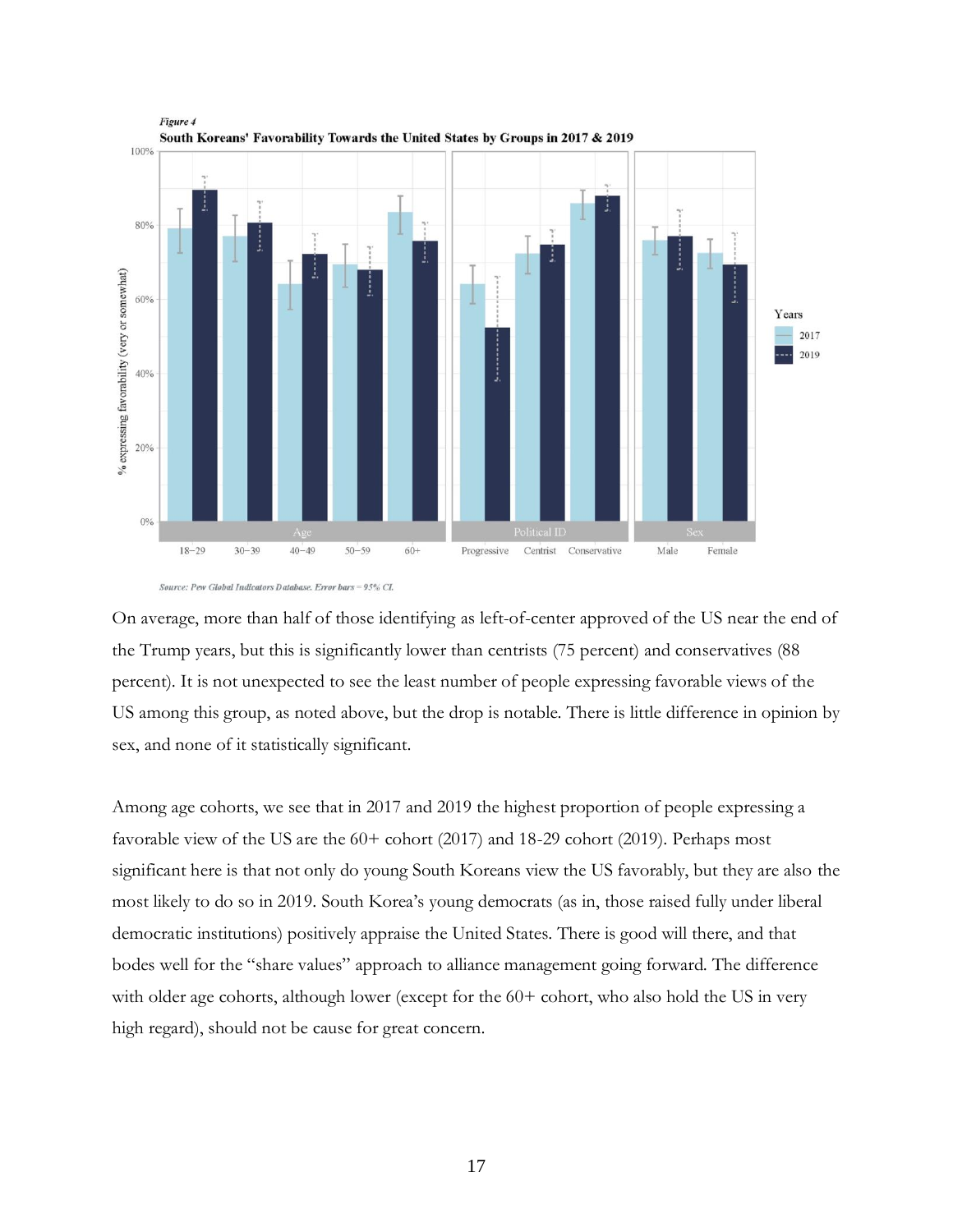The United States remained favorably appraised throughout the Trump years, but we know from our analysis above that the same cannot be said of Donald Trump himself. Figure 5 reports the same group analysis but for those expressing confidence in the president of the United States to do the right thing in world affairs. We see here that in 2017, confidence in POTUS hit rock bottom across the board. Relative to the average for that year (16 percent), there are a few groups expressing higher levels of confidence (those 60+ at 27 percent and conservatives at 23 percent), but these numbers are still extremely low when compared to confidence expressed in Barack Obama as POTUS.





The more interesting finding here is clear to see. Confidence increased from 2017 to 2019 across all groups. Except for the 40-49 age cohort, the upper bound of the confidence interval for all age cohorts exceeds the 50-percentage mark.<sup>36</sup> In fact, for the 18-29 cohort, the average exceeds it at 52 percent. The same can be said for males (51 percent) and conservatives (58 percent).

<sup>&</sup>lt;sup>36</sup> The upper bound of the confidence interval is the highest point where we can say, with 95% confidence, the true value is located.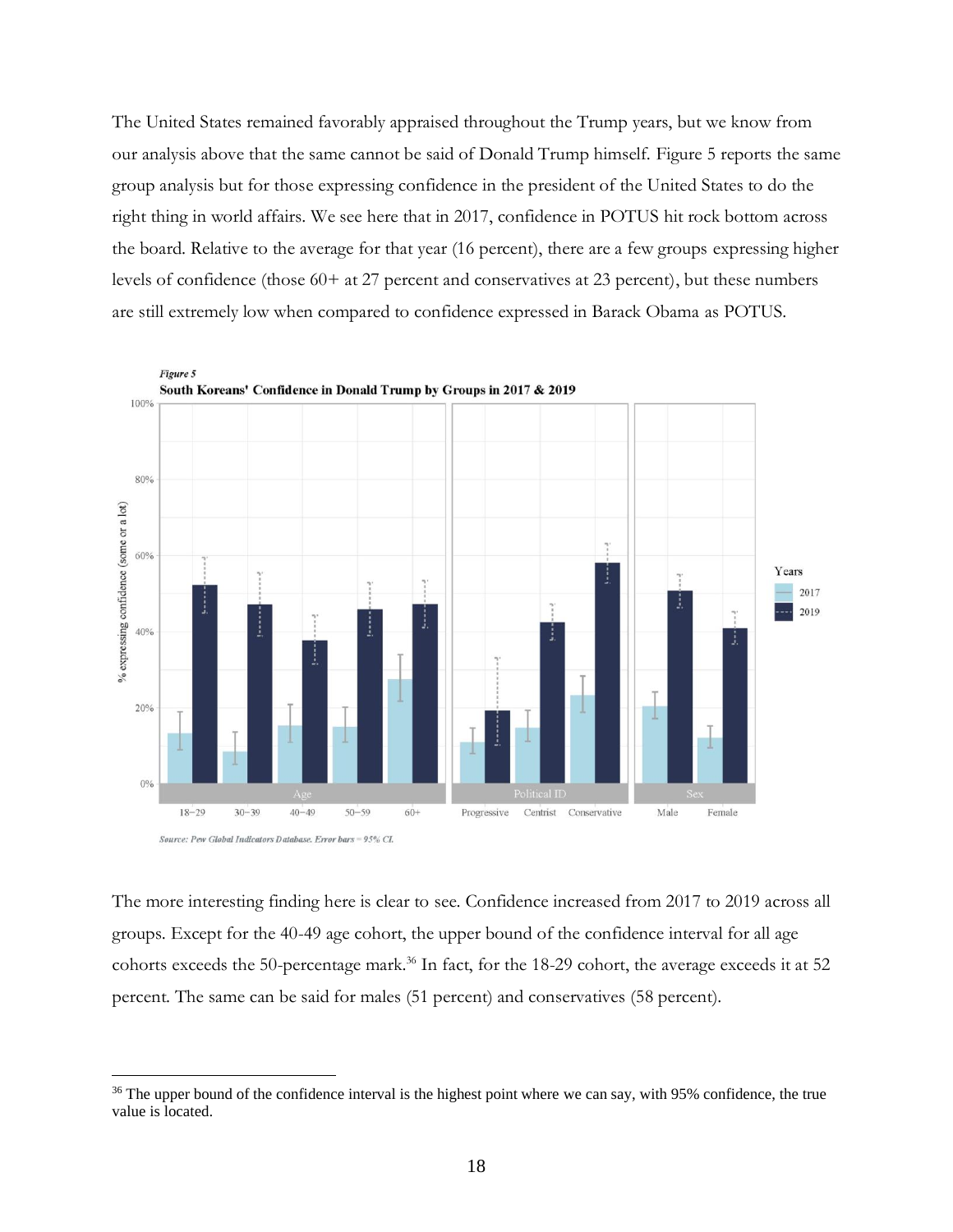Absent for detailed analysis, one might conclude that Trump's overtures of peace for denuclearization pushed numbers up across the board for pursuing peace and/or enabling South Korean president Moon Jae-in's pro-engagement agenda. But then we would expect to see a large – and arguably, the largest – increase in the percentage of those expressing confidence in POTUS among progressives. This is *not* the case. One of the biggest gains between years of observation is seen among conservatives, or those *least* likely to approve of a pro-engagement policy with North Korea. These are somewhat puzzling findings, especially when we consider them alongside the approval data on Trump's North Korea policy.

We see in Figure 6 that Trump's preference for negotiating with Kim Jong-un over North Korea's nuclear weapons program was a *very* popular policy among the South Korean population by age, political identification, and sex. The lowest level of approval observed is for conservatives, but at 71 percent one would be hard pressed to call that low in an absolute sense. It is unexpected that conservatives would approve of an engagement policy with North Korea, especially given the exceptionally hardline stance conservatives have taken since, at least, the sinking of the Cheonan naval corvette and the bombing of Yeongpyong Island in 2010. <sup>37</sup> What might explain this counterintuitive finding? It is hard to say for certain with the data analyzed here, but some reasoned conjecture is certainly warranted.

<sup>37</sup> Kang, 'Lee Myung-bak: North Korea Sought Inter-Korea Summit Meeting 5 Times'.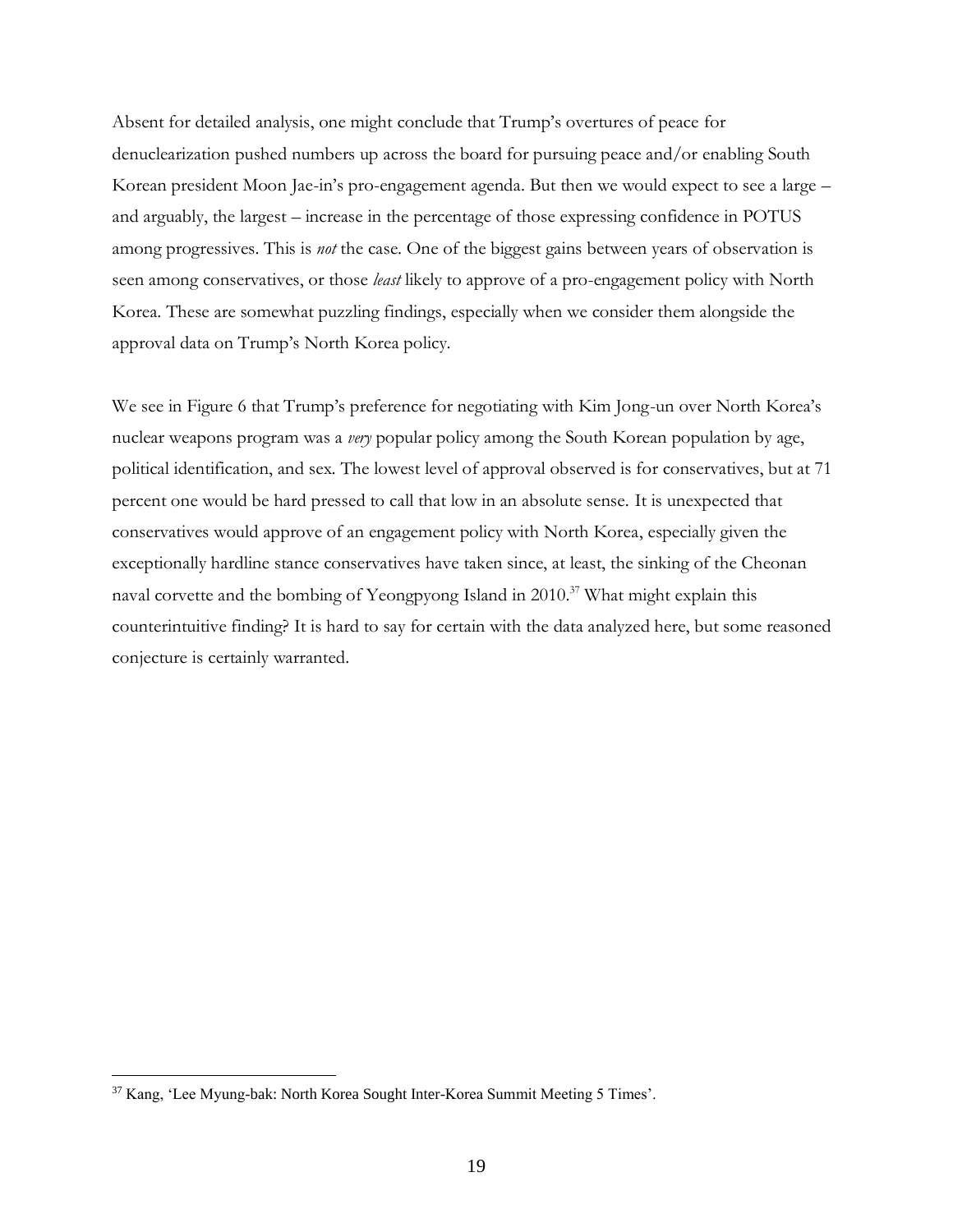

Source: Pew Global Indicators Database. Error bars = 95% CI.

One plausible reading is that conservative opposition to such policies today is reserved for the domestic opposition, and Korean progressives in particular. Thus, the North Korea policy of a foreign leader, and an American conservative at that, is evaluated in a non-partisan way; the policy is evaluated on its merit. Koreans across the political spectrum favor peace and stability on the Korean Peninsula and, we see here, support an American president pursuing that via negotiations with Kim Jong-un.

More broadly, the findings indicate that conservative opinion is not unequivocally hardline on North Korea. Previous research (Chae 2010) finds "a developing consensus" among all political groups that the current purpose of the South Korea-US alliance is to promote "inter-Korean reconciliation".<sup>38</sup> South Koreans, it stands to reason, may simply be responding according to this shared preference. Despite a rocky start to his administration, it is not a stretch to say that the Trump administration at least *tried* to pursue a policy that promoted inter-Korean peace and

<sup>38</sup> Chae, 'South Korean Attitudes toward the ROK–U.S. Alliance: Group Analysis'.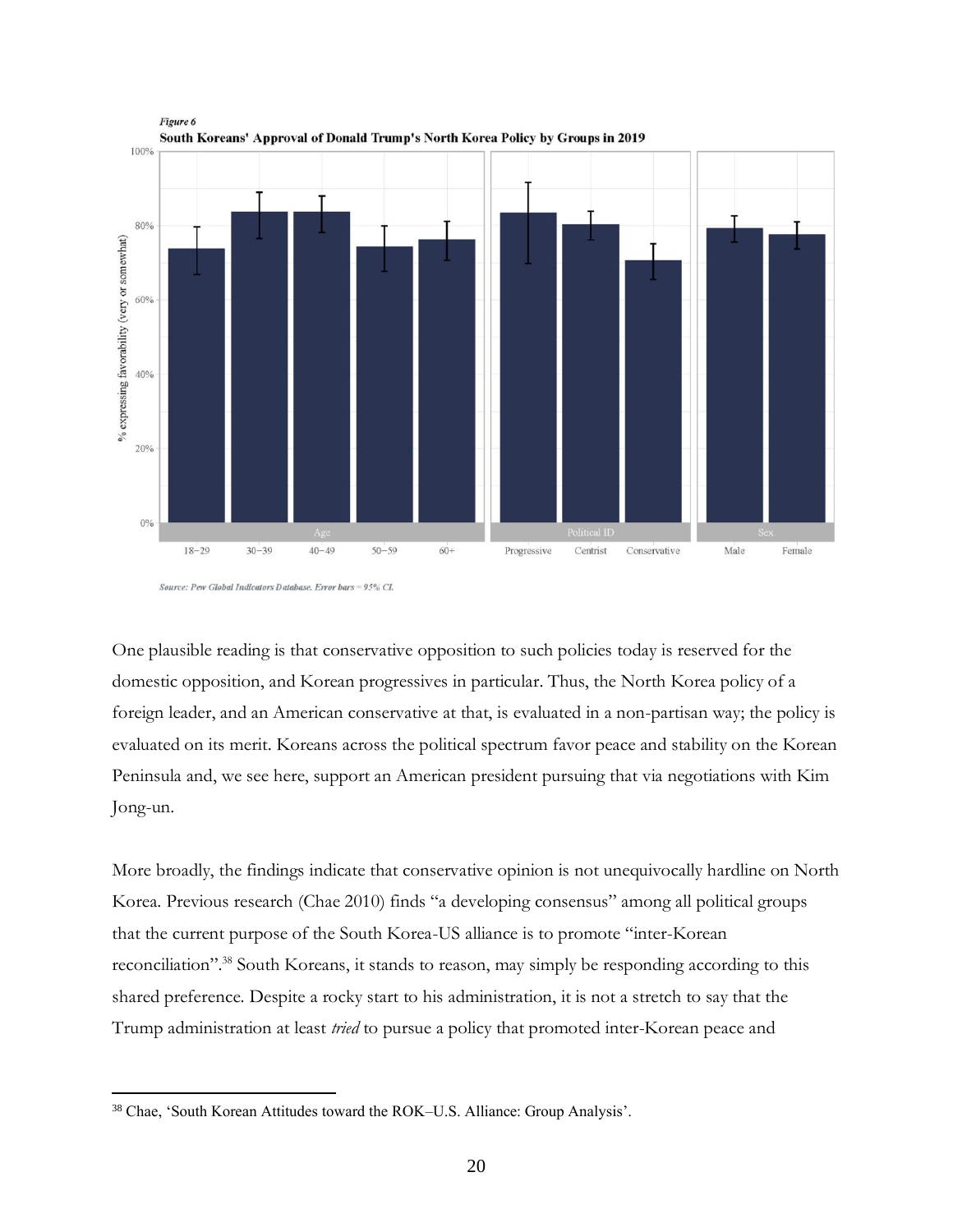reconciliation. Whether the actions of the Trump administration could, in fact, accomplish this goal is beside the point.

Another explanation, significantly different but not wholly unrelated, is that Trump's brash style of populist-authoritarian politics was an attractive change of approach for many South Koreans. We observed above that, in addition to approving of Trump's North Korean policy, conservatives positively appraised Trump as a world leader in 2019 after negatively assessing him in 2016 (see Figure 4). The same cannot be said of progressives. This is a puzzling divergence in outcomes worth unpacking.

Considering that the main conservative candidate for South Korean president in 2016 was Hong Jun-pyo, another self-described political "strongman" who likened himself to Korea's version of Donald Trump and China's Xi Jinping, it is not surprising that conservatives would take a liking to Trump, too.<sup>39</sup> These political figures are not entirely different. Once the brawn and bluster over alliance cost-sharing and claims of free riding subsided, South Koreans were presented with a curious scenario: a Hong-like candidate willing to sit down with Kim Jong-un and negotiate. The interpretation of the findings then goes as follows: conservatives, generally, approve of Trump as a likeable personality and world leader, and they approve of his North Korea policy because of this affinity. Progressives, on the other hand, do not approve of Trump as a world leader, but they do support his negotiations with Kim because the policy is both in line with their policy preferences and enables the policy agenda of President Moon – a leader they do support. Centrists fall somewhere in-between, a position befitting their label.

Lastly, there is something to be said about sex of the respondent and approval of Donald Trump. There are no significant differences in opinion by sex towards the United States or in approval of Trump's North Korea policy. But regarding confidence in POTUS, we see a 10 percentage-point difference in opinion between males (51 percent) and females (41 percent) in 2019. There is, of course, a significant increase for both sexes between 2017 and 2019, as observed for all groups except progressives. But it is nevertheless interesting and arguably instructive that there remains a

<sup>39</sup> Lee, '[Korea Party Primary Debate] THAAD issue, Hong Jun-pyo "A battle of guts"' [한국당 경선토론] 사드문제, 홍준표 "배짱 승부"].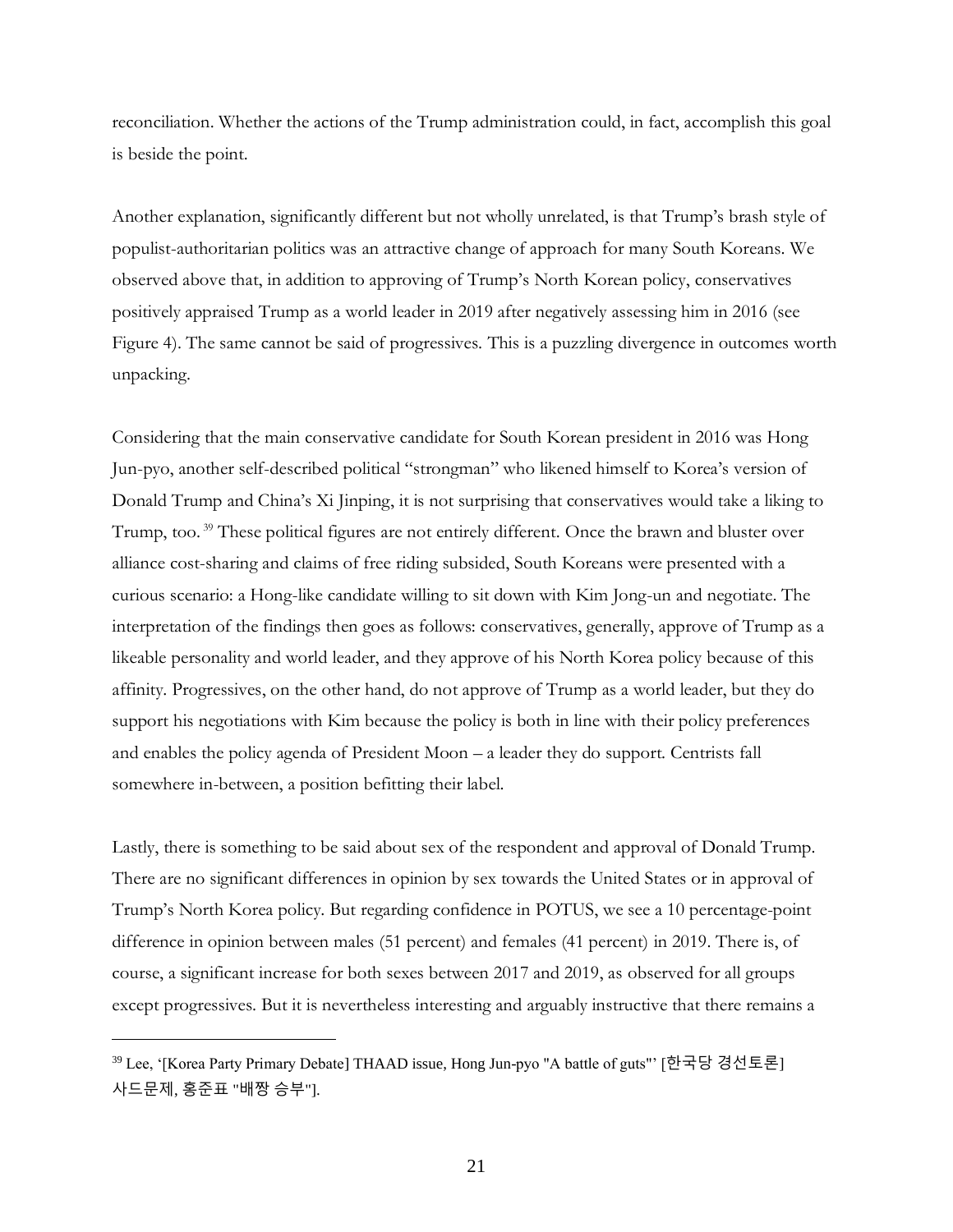difference in opinion by sex. As research cited above argues, many South Korean men – especially younger men – are turning to conservativism in response to a broader social change and especially changes in gender norms and relations.

To conclude the group analysis section, Figure 7 shows confidence in Donald Trump as a world leader in 2019 by sex and age. There is some concern given the small sample sizes of these subgroups, so one should read these numbers cautiously. However, the findings are in line with expectations, given what we know about the gender dynamics of Trump supporters and new trends in South Korea. Across all but the 50-59 age cohort, men are more supportive than women to show confidence in Trump, although the differences are not large nor are they statistically significant – except for the 18-29 age cohort. Tellingly, a large percentage of men in this age cohort (71 percent) express confidence in Trump. This finding is in line with and corroborates existing research findings that young men are turning to conservative firebrands and authoritarians like Trump as a response to changing social dynamics. Trump is reflective here, like elsewhere, of domestic preferences and developments. There is clearly more research to be done.



Figure 7

Source: Pew Global Indicators Database. Error bars = 95% CI.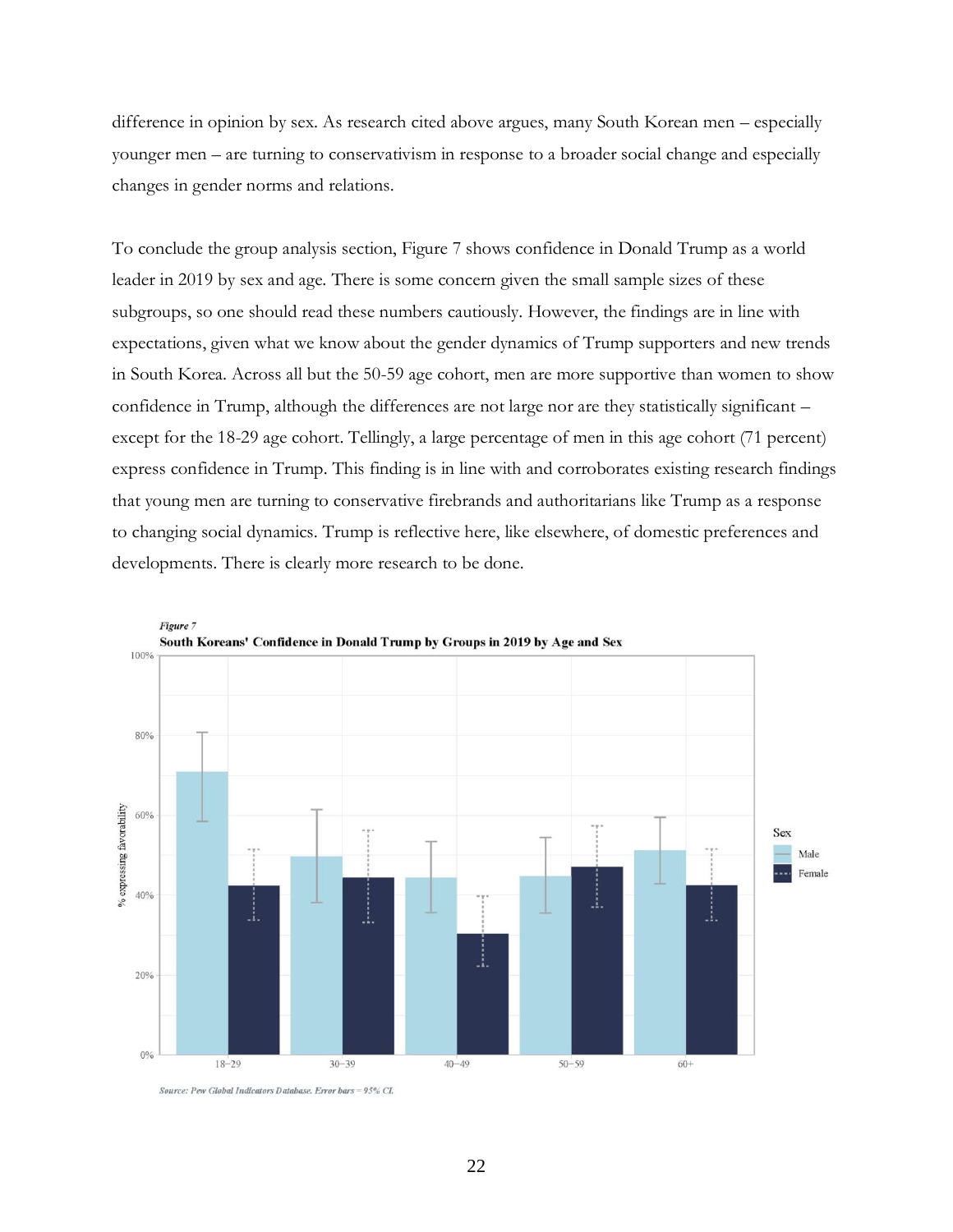#### **Conclusion and Discussion**

This chapter set out to assess South Koreans' opinion toward the United States and President Donald Trump within the context of the last two decades. Specific focus was then given to changes in opinion during the Trump administration and attitudes towards Trump-specific policies, especially his approach to North Korea. Using a longitudinal dataset, constructed with data form the Pew Research Center Global Attitudes Surveys, the data and analysis were used to construct an instructive story of the US, from the perspective of one of its longest-standing and most important allies. The findings are instructive.

First, findings show that, following the somewhat tumultuous years of the George W. Bush and Roh Moo-hyun administrations, which set low points in South Korean public opinion of the United States, attitudes started trending positively with the election of Barack Obama. Favorable opinions of the United States remained throughout the Trump years, even as confidence in the US president to do the right thing on the global stage bottomed out. The disconnect between opinions of the United States, as a country, and confidence in the president of the United States is notable. It suggests a sophistication in South Korean attitudes and a disaggregating of what the US stands for – today and historically – and who may be representing the country as an elected leader.

Notably, aside from the European Union, who South Koreans views as favorably as the United States, the US remains by and large the most favorably assessed regional state actor. Less than half of South Koreans view China favorably, consistent with global trends, and neither Russia nor Japan is viewed with much enthusiasm. <sup>40</sup> For the years data is available, Japan garners barely a 25 percent favorability rating and Russia is barely more popular than China.

Second, while confidence in the US president plunged following Donald Trump's election to the presidency, from its high point during the Obama administration, it rebounded considerably in years two and three of his administration. Notably, excluding his first year, confidence in Trump was higher than it was for Chinese President Xi Jinping, Russian President Vladimir Putin, Supreme

<sup>40</sup> Silver et al., 'Unfavorable Views of China Reach Historic Highs in Many Countries'.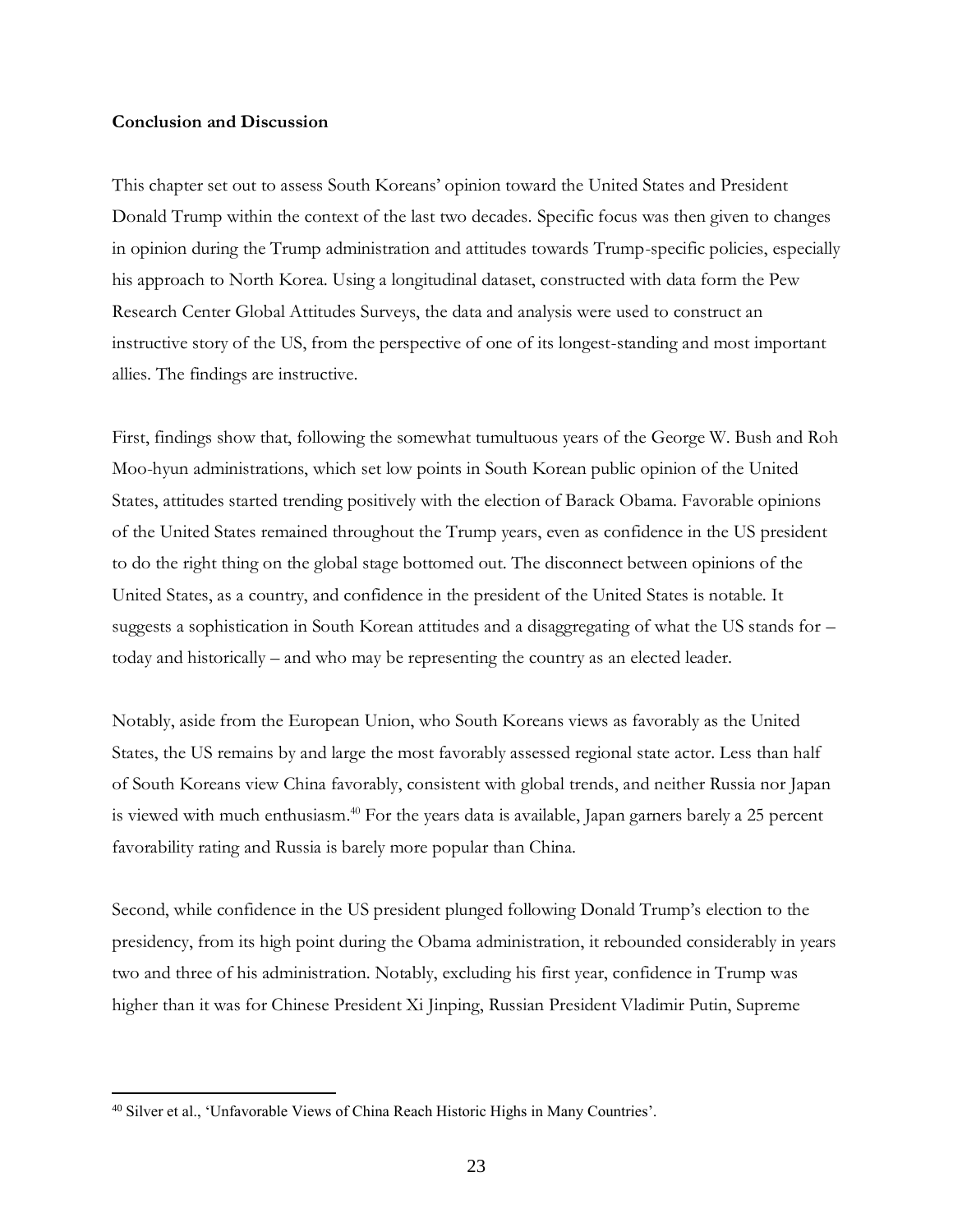Leader Kim Jong-un, and Japanese Prime Minister Shinzo Abe. Even when Trump was relatively unpopular, he was still more popular than the regional alternatives.

While it may seem unremarkable to some that South Koreans do not hold Russia, North Korea, and China, as well as their leaders, in high regard, it is nevertheless noteworthy that these countries and leaders are considerably less popular than the United States and its leadership. Because if not for the US, then who? Further, until recently, the region was China's to lose. As things look at the time of writing, China, and Xi Jinping in particular, is losing it.

As noted, however, the reason for Trump's noted rebound is mainly explained by increases in confidence among centrists and, especially, conservatives. It was not, contrary to reasonable expectations, driven by progressives satisfied at Trump's enabling of Moon's pro-engagement North Korea policy – or some similar reason. As explored in more detail above, Trump's authoritarian populism and unique brand of politicking resonated with many South Koreans, especially those identifying as right-of-center and men. Above all else, it underscores that South Koreans' opinion of Trump largely reflects their domestic preferences and opinions.

Third, analysis of South Korean public opinion towards major Trump administration policies shows that South Koreans prefer a US administration engaged with and open to the world. This preference is evidenced by very low approval Trump's decision to pull the US out of climate change agreements and the Iranian nuclear deal, in addition to the poor review of implementing tariffs, restricting immigration, and preferring a Mexico-US border wall.

Analysis also showed that South Koreans support policies that they perceive as promoting inter-Korean peace and stability. South Koreans were very supportive of Donald Trump engaging Kim Jong-un over his country's nuclear weapons program. Other surveys showed that South Koreans approved of Trump's summit diplomacy with North Korea, even if, by the second summit, much of the excitement and anticipation of a peninsula redefining breakthrough began to wane. <sup>41</sup> Notably,

 $41$  Kim, 'Ahead of the U.S.-North Korea summit, there is both optimism and pessimism about the implementation of an agreement with North Korea' [북미정상회담 앞두고 北 합의이행 낙관·비관 팽팽]; Gallup Korea, 'Understanding of North Korea and U.S.-North Korea summits, economic outlook' [북한·북미정상 관련 인식, 경제 전망].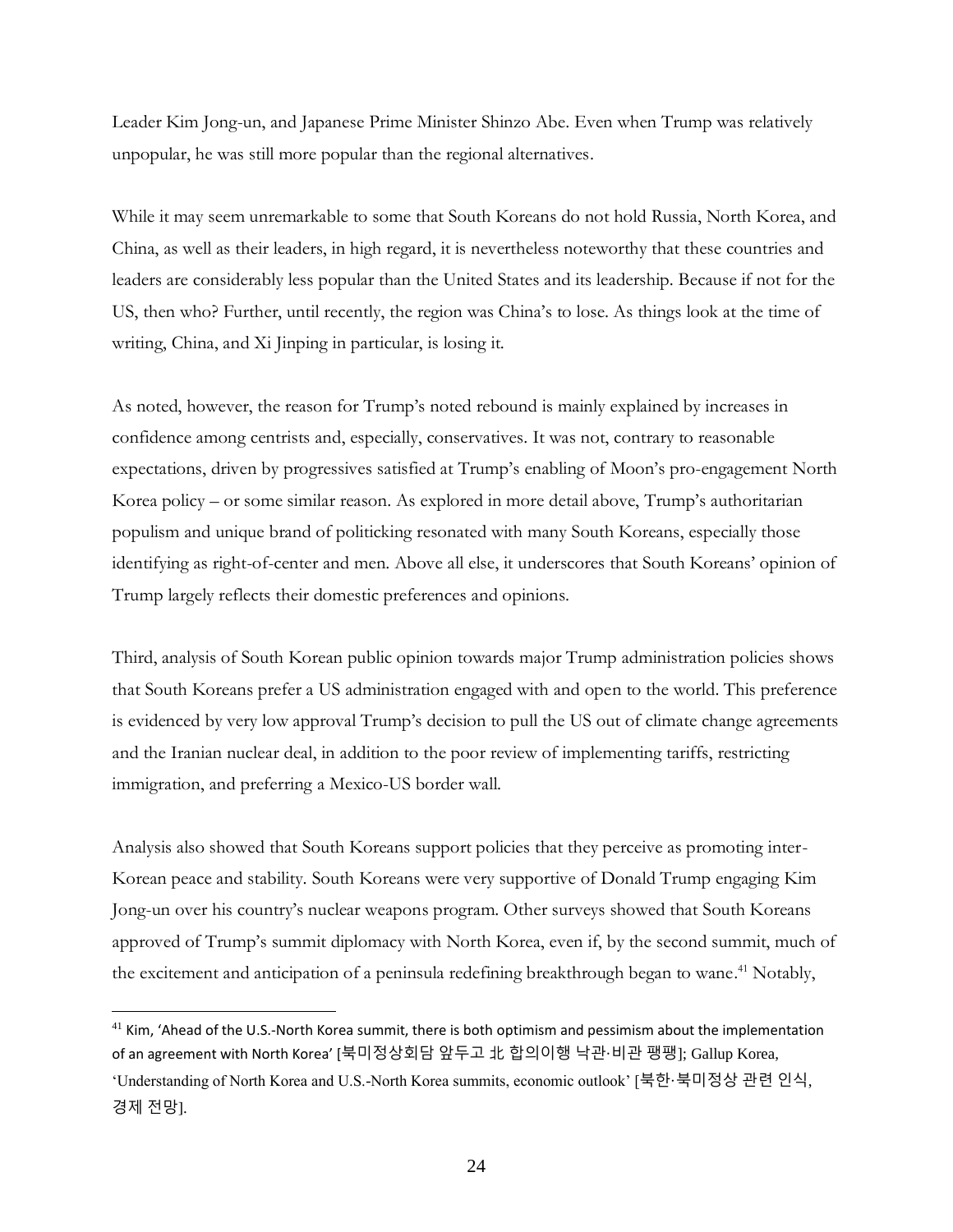the data analyzed here was collected after both summits, so the fact that Trump's North Korea policy remains highly regarded is an indication of what South Koreans prefer from a US administration – engagement and negotiation with North Korea over an existential threat in nuclear weapons.

As the new Joseph Biden administration determines the direction it wishes to go regarding its alliance with South Korea and what to do regarding North Korea's nuclear weapons program, the findings presented here are of value. Reports indicate that Biden will revert to an alternative approach in dealing with North Korea and the question of denuclearization, favoring incremental approaches pursued via lower diplomatic channels rather than the more conspicuous "leader to leader" approach favored by Trump. Although some read Trump's approach to negotiations as one marked by bold proposals, such the Hanoi Summit proposal of complete dismantlement of North Korea's nuclear weapons program in exchange for sanctions relief and substantive economic aid, there is evidence that what was ultimately pursued differed little from previous US administrations – that is, incremental relief for incremental changes, with an end goal of complete denuclearization.<sup>42</sup> In fact, this case is made by both Bob Woodward in his book on Donald Trump, *Rage*, and John Bolton in his memoir covering his time in the Trump White House, *The Room Where It Happened*. While this approach would be more consistent with previous administrations, it may not be the approach most favored by South Koreans.<sup>43</sup>

Many will see the Biden administration as "repairing" US relations with South Korea after a contentious and uncertain four years under Trump, an interpretation supported by developments such as a new agreement on military cost-sharing and more positive-in-tone dialogue between top US and South Korean officials.<sup>44</sup> Moon Jae-in's official state visit to Washington DC indicates more friendly relations with South Korea will define Biden's term. But it is not yet clear – at least at the time of writing – whether a break with all parts of Trump's approach to the Korean peninsula is wise. In terms of a willingness to do more than pursue "strategic patience" with North Korea, there is broad support among South Koreans for engagement. Although it may be the preferred

<sup>42</sup> Lee, 'Experts: Biden Thought Likely to Reverse Trump's North Korea Policies'.

<sup>43</sup> Wertz, 'The U.S., North Korea, and Nuclear Diplomacy'.

<sup>44</sup> Ferrier, 'Biden Takes the Right First Steps with South Korea, But a Long Road Lies Ahead'; Gordon and Jeong, 'U.S., South Korean Negotiators Reach a Cost-Sharing Accord on Troops'; Harris and Lee, 'A New Chapter in

U.S.-South Korea Relations: Seoul Embraces a Broader Role in Asia'.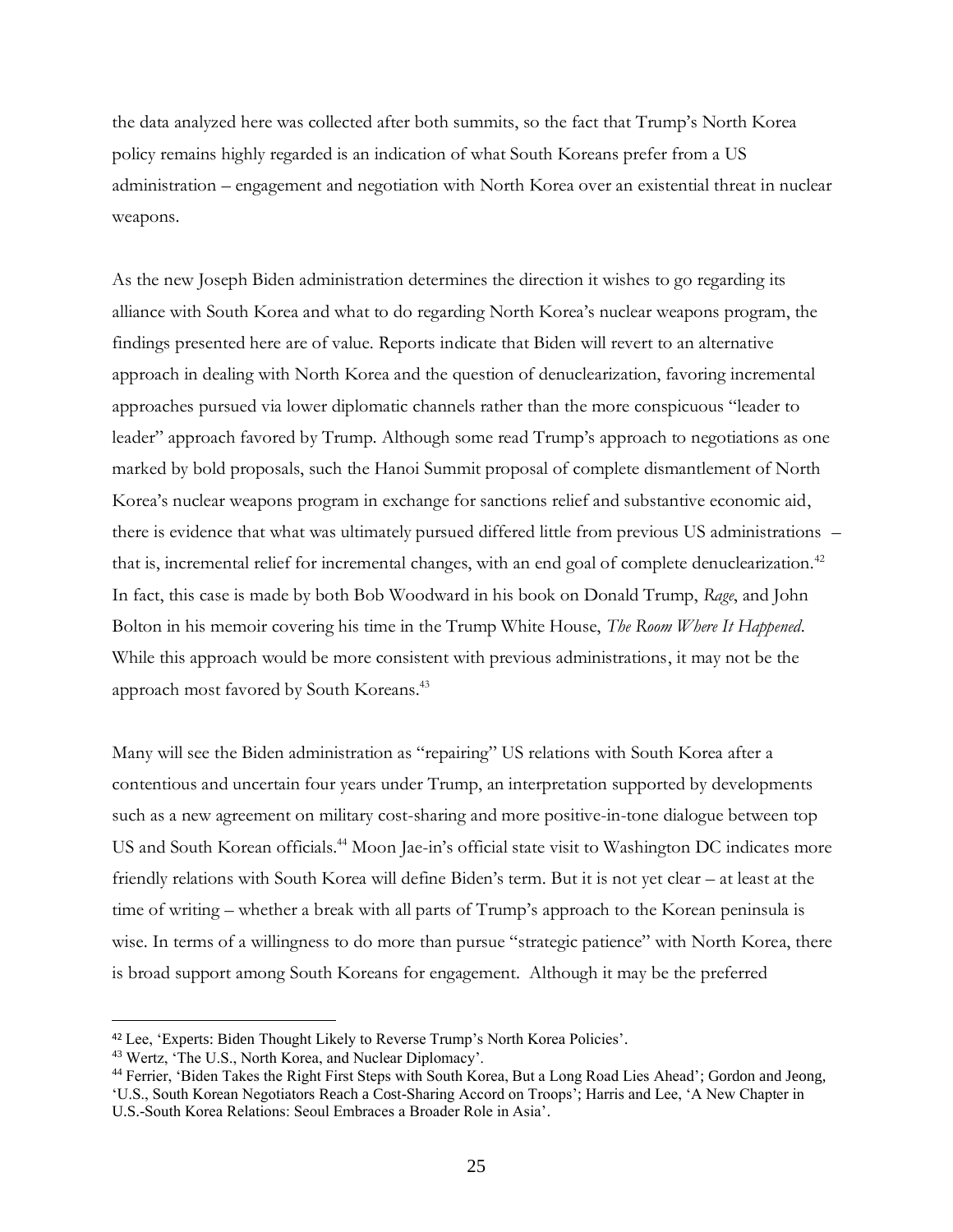approach, a foreign policy that engages with Pyongyang is a complicated matter. It is unclear what the substance of such an approach would involve today. Disagreements between Seoul and Washington over a possible end-of-war declaration underscore the difficulties.<sup>45</sup>

Even still, Moon Jae-in has called upon the Biden administration to build upon "achievements that were made under the Trump administration," emphasizing that "dialogues can pick up the pace if we restart the Singapore declaration and seek concrete measures in the negotiations"<sup>46</sup>. The implications of the breakdown in negotiations between the US and North Korea and the subsequent souring of North-South relations for the next South Korean administration remains unclear, but since North Korea acquired a nuclear arsenal in 2006, there has been little evidence that Pyongyang is willing to pursue denuclearization – not, at least, on terms preferable to the United States. The outcome of the next South Korean presidential election, to take place in 2022, is far from clear. A progressive, Minjoo Party victory would likely mean a continuation of a more pro-engagement North Korea policy. A conservative party victory, possibly from the People Power Party, would likely mean an end to engagement and a return to a policy of sanctions support and greater isolation of Pyongyang, at least from Seoul, and an emphasis on US-South Korea coordination in this effort.

To conclude, it is worth considering the future of the US-South Korean alliance amid some fundamental shifts in the region over the last few decades. Although the US remains the preferred security guarantor for South Korea and East Asia's other democracies – and even non-democratic partners (e.g., Vietnam) – the foundation of Washington's security commitment is no longer based on asymmetric economic relations. Since the turn of the century, China has upended the US as East Asia's leading trading partner and economic power. East Asian countries, such as South Korea, still maintain strong trading relations with the US, but no longer is "security secured through prosperity" in the same way it was in the second half of the  $20<sup>th</sup>$  century.<sup>47</sup> However, given China's bellicosity and authoritarian excess, the populations of East and Northeast Asian nations view China in an increasingly negative way. <sup>48</sup> It seems unlikely that China is going to replace the United States as the preferred political power in the region, but what does that mean for the US today?

<sup>45</sup> Chung, 'US, ROK hint at disagreements on ending Korean after top diplomats meet'.

<sup>46</sup> Shin, 'South Korea's Moon urges Biden admin to follow up on Kim, Trump summit'.

<sup>47</sup> Calder, 'Securing security through prosperity'.

<sup>48</sup> Silver et al., 'Unfavorable Views of China Reach Historic Highs in Many Countries'.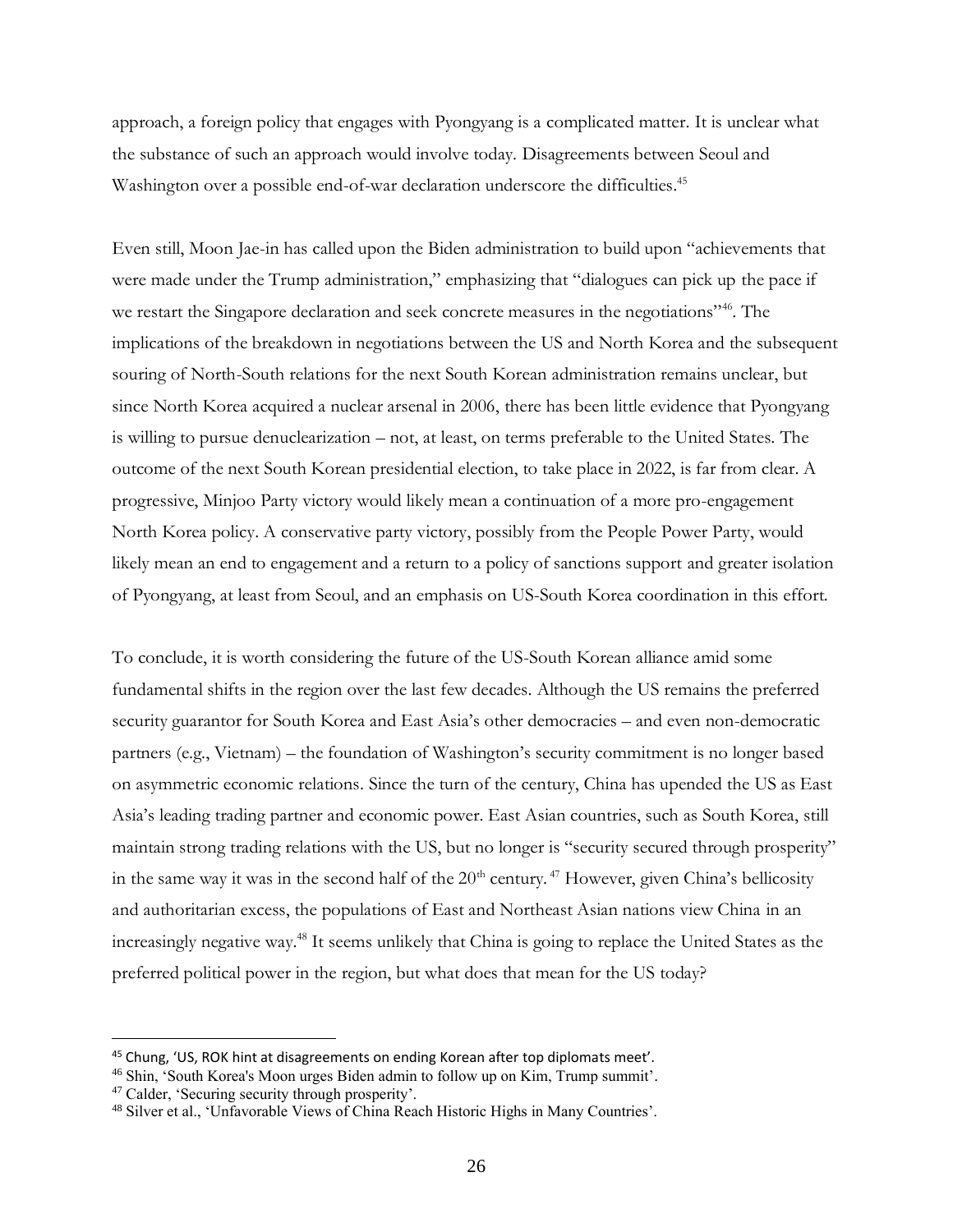Where Washington and Seoul shared a commitment to anti-communism for most of the  $20<sup>th</sup>$ century, today the two countries are more closely bound by their democratic political cultures, personal ties, and commitment to freedom and security. There is an importance place on shared values and commitments to similar ideals: namely, liberty, democracy, and human rights. The public opinion data analyzed here shows that there is a solid foundation upon which Washington can build towards a more mature and long-lasting relationship with countries like South Korea, if it chooses to do so. To avoid turning the region into a complete "powder keg", it may be imperative that the relationship not be entirely defined by military ties.<sup>49</sup>

# **References**

P. Baker and S.H. Choe, 'Trump Threatens 'Fire and Fury' Against North Korea if It Endangers U.S.' *New York Times*, August 8, 2017. Accessed August 25, 2021, [https://www.nytimes.com/2017](https://www.nytimes.com/2017/08/08/world/asia/north-korea-un-sanctions-nuclear-missile-united-nations.html) [/08/08/world/asia/north-korea-un-sanctions-nuclear-missile-united-nations.html.](https://www.nytimes.com/2017/08/08/world/asia/north-korea-un-sanctions-nuclear-missile-united-nations.html)

J. Bolton, *The Room Where It Happened: A White House Memoir* (Simon & Shuster, 2020).

K. Calder, 'Securing security through prosperity: the San Francisco System in comparative perspective', *The Pacific Review*, 17, no. 1 (2004): 135-157.

V.D. Cha, 'Powerplay: Origins of the U.S. Alliance System in Asia', *International Security*, 34, 3 (2009/2010): 158-196.

C. Chung, 'US, ROK hint at disagreements on ending Korean War after top diplomats meet', *NK News*, October 31, 2021. Accessed November 1, 2021. https://www.nknews.org/2021/10/us-rokhint-at-disagreements-on-ending-korean-war-after-top-diplomats-meet/.

R. Dalton and D.C. Shin, 'Growing up Democratic: Generational Change in East Asian Democracies', 15, no. 3 (2014), 345-372.

<sup>49</sup> Jackson, 'America Is Turning Asia Into a Powder Keg'.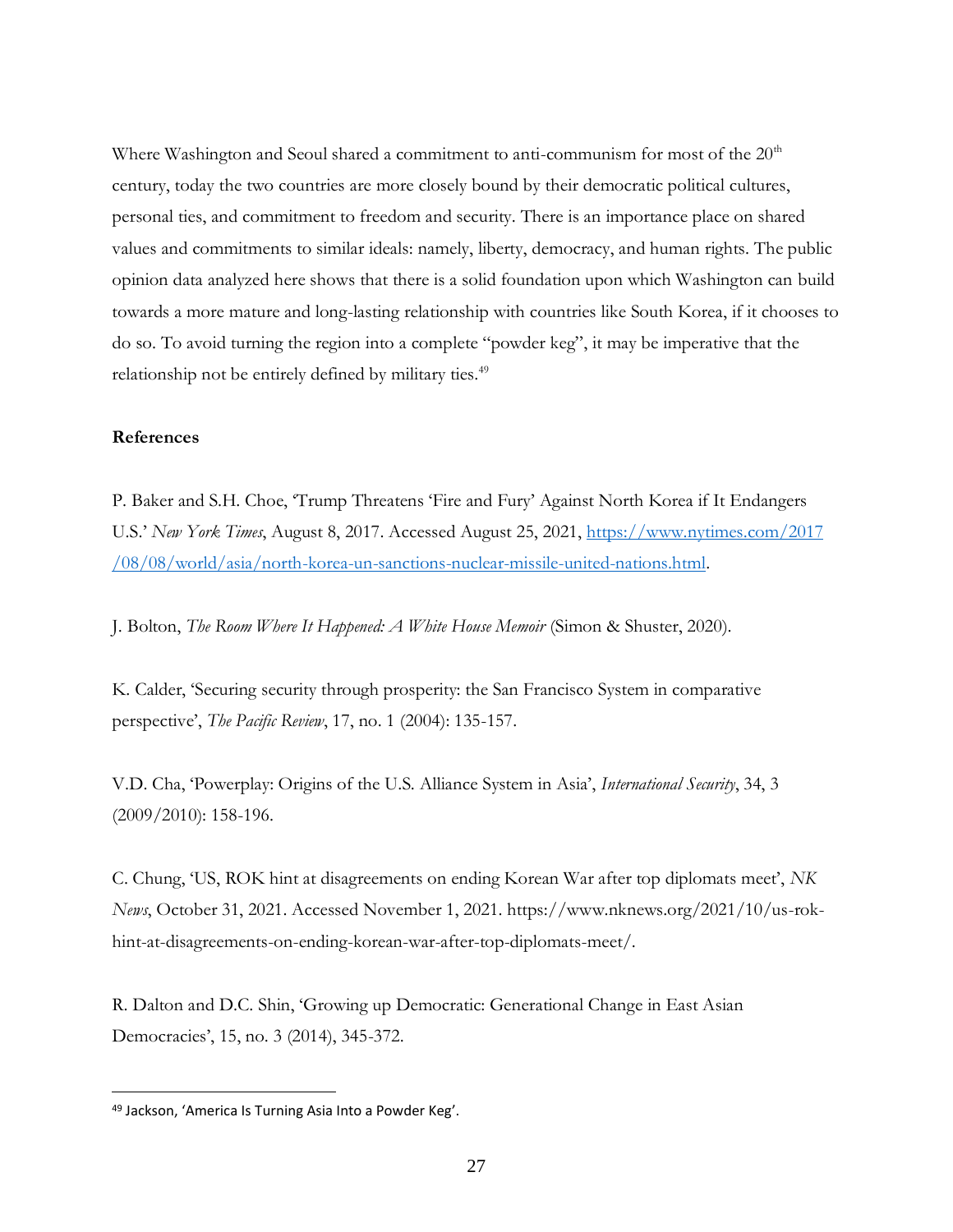S. Denney, 'South Koreans Can't Agree What Democracy Is', *Foreign Policy*, March 13, 2017. Accessed November 20, 2020. [http://foreignpolicy.com/2017/03/13/south-koreans-cant-agree](http://foreignpolicy.com/2017/03/13/south-koreans-cant-agree-what-democracy-is/)[what-democracy-is/.](http://foreignpolicy.com/2017/03/13/south-koreans-cant-agree-what-democracy-is/)

S. Denney, 'Does Democracy Matter? Political Change and National Identification in South Korea and Beyond', Ph.D Dissertation, Department of Political Science, University of Toronto (2019).

S. Denney, 'Democratic Support and Generational Change in South Korea', G.A. Brazinsky (ed.), *Korea and the World: New Frontiers in Korean Studies* (Rowman & Littlefield, 2019), 179-202.

K. Ferrier, 'Challenges in Relations with the U.S. under the Moon Administration', *KEI: The Peninsula*, May 2017. Accessed November 20, 2020, [https://keia.org/the-peninsula/challenges-in](https://keia.org/the-peninsula/challenges-in-relations-with-the-u-s-under-the-moon-administration/)[relations-with-the-u-s-under-the-moon-administration/.](https://keia.org/the-peninsula/challenges-in-relations-with-the-u-s-under-the-moon-administration/)

S. Finlay and J. Song, 'Why South Korea's Young Men Are Turning Conservative', *Pursuit*, August 13, 2021. Accessed September 30, 2021, [https://pursuit.unimelb.edu.au/articles/why-south-korea-s](https://pursuit.unimelb.edu.au/articles/why-south-korea-s-young-men-are-turning-conservative)[young-men-are-turning-conservative.](https://pursuit.unimelb.edu.au/articles/why-south-korea-s-young-men-are-turning-conservative)

S. Frothingham and S. Phadke, '100 Days, 100 Ways the Trump Administration Is Harming Women and Families', *Center for American Progress*, April 25, 2017. Accessed November 20, 2021, [https://www.americanprogress.org/issues/women/reports/2017/04/25/430969/100-days-100](https://www.americanprogress.org/issues/women/reports/2017/04/25/430969/100-days-100-ways-trump-administration-harming-women-families/) [ways-trump-administration-harming-women-families/.](https://www.americanprogress.org/issues/women/reports/2017/04/25/430969/100-days-100-ways-trump-administration-harming-women-families/)

Gallup Korea, "데일리 오피니언 제 341 호(2019 년 2 월 2 주) - 북한·북미정상 관련 인식,

경제 전망." Gallup Korea, February 14, 2019,

[http://www.gallup.co.kr/gallupdb/reportContent.asp?seqNo=987.](http://www.gallup.co.kr/gallupdb/reportContent.asp?seqNo=987)

K. Gamel, 'Trump presidency will test longstanding US-South Korean alliance', *Stars and Stripes*, November 9, 2016. Accessed November 21, 2020, [https://www.stripes.com/news/trump](https://www.stripes.com/news/trump-presidency-will-test-longstanding-us-south-korean-alliance-1.438657)[presidency-will-test-longstanding-us-south-korean-alliance-1.438657.](https://www.stripes.com/news/trump-presidency-will-test-longstanding-us-south-korean-alliance-1.438657)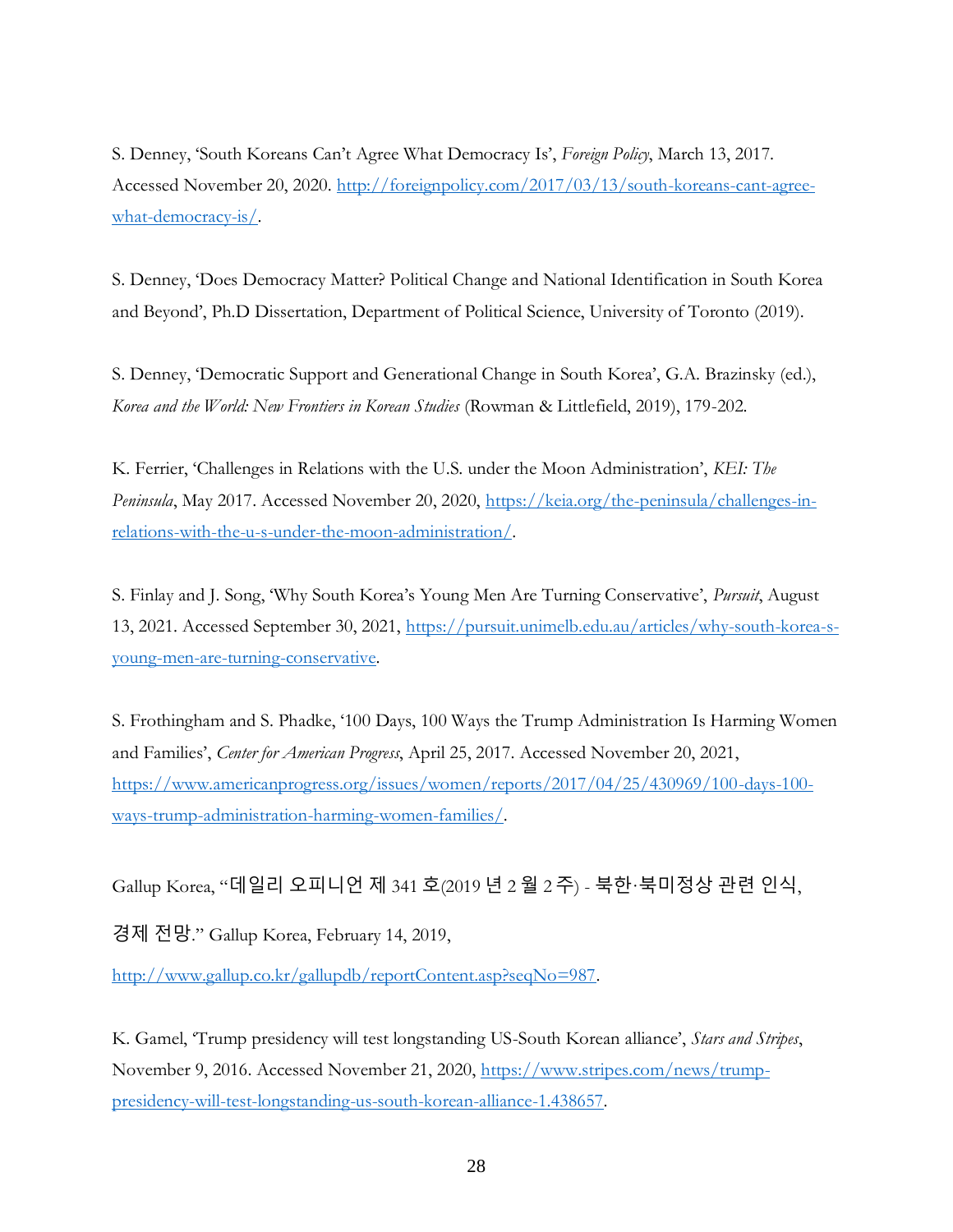D.A. Graham, 'Trump's Coup Attempt Didn't Start on January 6', *The Atlantic*, January 26, 2021. Accessed November 20, 2020, [https://www.theatlantic.com/ideas/archive/2021/01/jeffrey-clark](https://www.theatlantic.com/ideas/archive/2021/01/jeffrey-clark-justice-department-trump-coup/617818/)[justice-department-trump-coup/617818/.](https://www.theatlantic.com/ideas/archive/2021/01/jeffrey-clark-justice-department-trump-coup/617818/)

V. Jackson, 'American Is Turning Asia Into a Powder Keg: The Perils of a Military-First Approach', *Foreign Affairs*, October 22, 2021. Accessed November 2, 2021. [https://www.foreignaffairs.com/articles/asia/2021-10-22/america-turning-asia-powder-keg.](https://www.foreignaffairs.com/articles/asia/2021-10-22/america-turning-asia-powder-keg)

J. Kim, 'South Korean Public Opinion', The Asan Institute for Policy Studies: Special Forum, February 27, 2018, [http://www.theasanforum.org/south-korean-public-opinion/.](http://www.theasanforum.org/south-korean-public-opinion/)

K. Kasulis, "Moon bets his legacy on meeting with Trump." *The World*, June 28, 2019. Accessed November 20, 2020, [https://www.pri.org/stories/2019-06-28/moon-bets-his-legacy-meeting](https://www.pri.org/stories/2019-06-28/moon-bets-his-legacy-meeting-trump)[trump.](https://www.pri.org/stories/2019-06-28/moon-bets-his-legacy-meeting-trump)

B.K. Kim, 'The U.S.-South Korean Alliance: Anti-American Challenges', *Journal of East Asian Studies*, 3, no. 2 (2003): 225-258.

J.E. Kim, 'Trump administration insists that South Korean government pay for THAAD operations costs', *Hankyoreh*, March 13, 2018. Accessed November 20, 2020, [http://english.hani.co.kr/arti/english\\_edition/e\\_international/835918.html.](http://english.hani.co.kr/arti/english_edition/e_international/835918.html)

K.H. Kim. "북미정상회담 앞두고 北 합의이행 낙관·비관 팽팽 [한국갤럽]." *Yonhap News*,

February 15, 2019. Accessed November 20, 2020. [https://www.yna.co.kr/view/AKR20190215053800001.](https://www.yna.co.kr/view/AKR20190215053800001)

D. Kirk, 'Road accident galvanizes the country: Deaths in Korea ignite anti-American passion." *International Herald Tribune*, July 31, 2002. Accessed November 20, 2020. [https://www.nytimes.com/2002/07/31/news/road-accident-galvanizes-the-country-deaths-in](https://www.nytimes.com/2002/07/31/news/road-accident-galvanizes-the-country-deaths-in-korea-ignite.html)[korea-ignite.html.](https://www.nytimes.com/2002/07/31/news/road-accident-galvanizes-the-country-deaths-in-korea-ignite.html)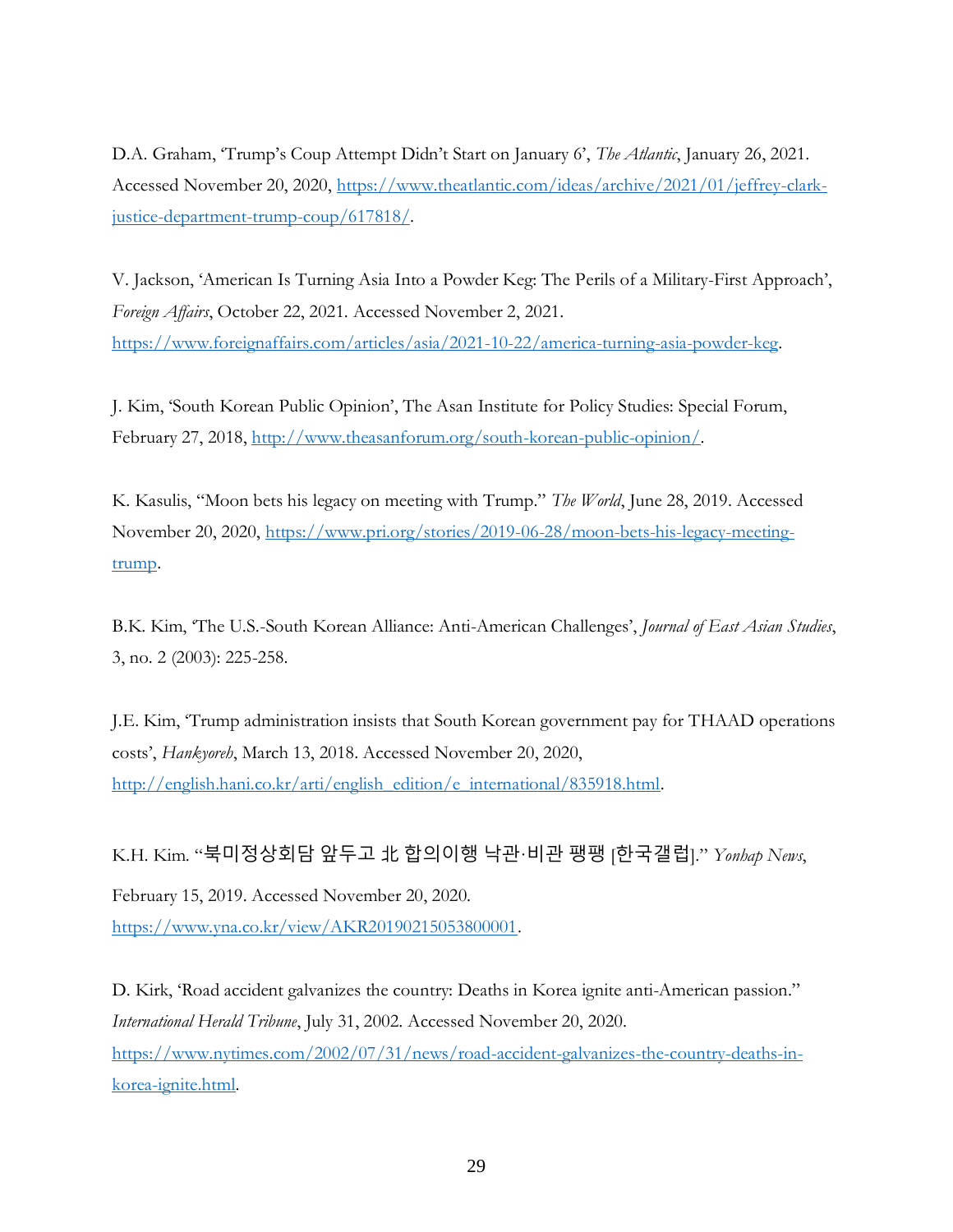B. Klinger, H.P. Jung, and S.M. Terry, 'Trump shakedowns are threatening two key US alliances in Asia', *Brookings Institute*, December 18, 2019. Accessed November 20, 2020, [https://www.brookings.edu/blog/order-from-chaos/2019/12/18/trump-shakedowns-are](https://www.brookings.edu/blog/order-from-chaos/2019/12/18/trump-shakedowns-are-threatening-two-key-u-s-alliances-in-asia/)[threatening-two-key-u-s-alliances-in-asia/.](https://www.brookings.edu/blog/order-from-chaos/2019/12/18/trump-shakedowns-are-threatening-two-key-u-s-alliances-in-asia/)

E.V. Larson, N.D. Levin, S. Baik, and B. Savych, 'Ambivalent Allies? A Study of South Korean Attitudes Toward the U.S.', RAND Corporation Technical Report (2004), [https://www.rand.org/content/dam/rand/pubs/technical\\_reports/2005/RAND\\_TR141.pdf.](https://www.rand.org/content/dam/rand/pubs/technical_reports/2005/RAND_TR141.pdf)

C. Lee, 'Experts: Biden Thought Likely to Reverse Trump's North Korea Policies', *Voice of America*, February 2, 2021. Accessed September 25, 2021, [https://www.voanews.com/east-asia](https://www.voanews.com/east-asia-pacific/experts-biden-thought-likely-reverse-trumps-north-korea-policies)[pacific/experts-biden-thought-likely-reverse-trumps-north-korea-policies.](https://www.voanews.com/east-asia-pacific/experts-biden-thought-likely-reverse-trumps-north-korea-policies)

C.M. Lee, 'The Case of Moon Jae-in', The Asan Forum: Special Forum, January 20, 2020, [http://www.theasanforum.org/the-case-of-moon-jae-in/.](http://www.theasanforum.org/the-case-of-moon-jae-in/)

M.Y.H. Lee, 'Trump wants to end 'horrible' South Korea-U.S. trade deal. Koreans disagree', *The Washington Post*, September 14, 2017. Accessed November 20, 2020, [https://www.washingtonpost.com/world/trump-wants-to-end-horrible-south-korea-us-trade-deal](https://www.washingtonpost.com/world/trump-wants-to-end-horrible-south-korea-us-trade-deal-koreans-disagree/2017/09/13/fb528b3e-9627-11e7-a527-3573bd073e02_story.html?utm_term=.cf240bf27521)[koreans-disagree/2017/09/13/fb528b3e-9627-11e7-a527-](https://www.washingtonpost.com/world/trump-wants-to-end-horrible-south-korea-us-trade-deal-koreans-disagree/2017/09/13/fb528b3e-9627-11e7-a527-3573bd073e02_story.html?utm_term=.cf240bf27521) [3573bd073e02\\_story.html?utm\\_term=.cf240bf27521.](https://www.washingtonpost.com/world/trump-wants-to-end-horrible-south-korea-us-trade-deal-koreans-disagree/2017/09/13/fb528b3e-9627-11e7-a527-3573bd073e02_story.html?utm_term=.cf240bf27521)

S.B. Moller, 'Domestic politics, threat perceptions, and the alliance security dilemma: the case of South Korea, 1993-2020', *Asian Security* (2021).

K.H.S. Moon, 'Korean Nationalism, Anti-Americanism, and Democratic Consolidation', in S.S. Kim (ed.), *Korea's Democratization* (Cambridge University Press, 2009), 135-157.

National Committee on North Korea, 'Pyongyang Joint Declaration of September 2018', September, 2018, [https://www.ncnk.org/node/1633.](https://www.ncnk.org/node/1633)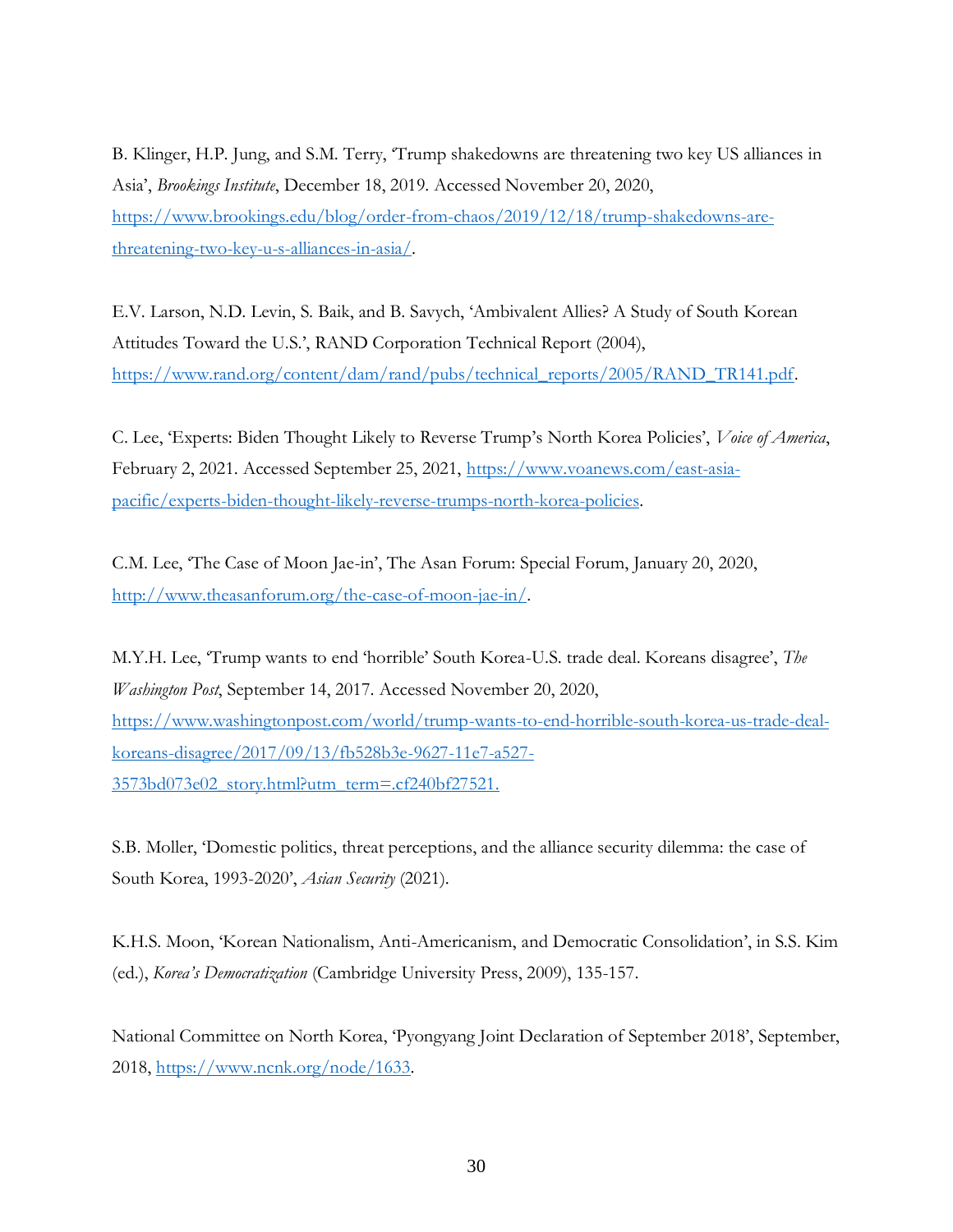New York Times, "The Trump-Kim Summit Statement: Read the Full Text." June 12, 2018. Accessed November 20, 2020, [https://www.nytimes.com/2018/06/12/world/asia/trump-kim](https://www.nytimes.com/2018/06/12/world/asia/trump-kim-summit-statement.html)[summit-statement.html.](https://www.nytimes.com/2018/06/12/world/asia/trump-kim-summit-statement.html)

P. Norris and R. Inglehart, *Cultural Backlash: Trump, Brexit, and Authoritarian Populism* (Harvard University Press, 2019).

A. Panda and V. Narang, 'The Hanoi Summit Was Doomed from the Start: North Korea Was Never Going to Unilaterally Disarm', *Foreign Affairs*, March 5, 2019. Accessed September 20, 2021, [https://www.foreignaffairs.com/articles/north-korea/2019-03-05/hanoi-summit-was-doomed](https://www.foreignaffairs.com/articles/north-korea/2019-03-05/hanoi-summit-was-doomed-start)[start.](https://www.foreignaffairs.com/articles/north-korea/2019-03-05/hanoi-summit-was-doomed-start)

N.S. Park, 'Why So Many Young Men in South Korea Hate Feminism', *Foreign Policy*, June 23, 2021. Accessed August 25, 2021, [https://foreignpolicy.com/2021/06/23/young-south-korean-men-hate](https://foreignpolicy.com/2021/06/23/young-south-korean-men-hate-liberals-feminists/)[liberals-feminists/.](https://foreignpolicy.com/2021/06/23/young-south-korean-men-hate-liberals-feminists/)

S.M. Patrick, 'Can Trump's Successor Save the Liberal International Order', *World Politics Review*, February 10, 2020. Accessed November 20, 2020,

[https://www.worldpoliticsreview.com/articles/28526/can-trump-s-successor-save-the-liberal](https://www.worldpoliticsreview.com/articles/28526/can-trump-s-successor-save-the-liberal-international-order)[international-order.](https://www.worldpoliticsreview.com/articles/28526/can-trump-s-successor-save-the-liberal-international-order)

E. Rosenfeld, 'Trump-Kim summit was cut short after North Korea demanded an end to sanctions', *CNBC*, February 28, 2019. Accessed November 20, 2020,

[https://www.cnbc.com/2019/02/28/white-house-trump-kim-meetings-change-of-schedule.html.](https://www.cnbc.com/2019/02/28/white-house-trump-kim-meetings-change-of-schedule.html)

S. Rigger, 'Taiwan's Rising Rationalism: Generations, Politics, and 'Taiwanese Nationalism',' East-West Center Policy Studies, Policy Studies No. 26 (2006).

F. Schwartz and M.R. Gordon, 'U.S. Meets with South Koreans Bearing a 'Message' from Pyongyang', *The Wall Street Journal*, March 8, 2018. Accessed November 20, 2020, [https://www.wsj.com/articles/u-s-meets-with-south-koreans-bearing-a-message-from-pyongyang-](https://www.wsj.com/articles/u-s-meets-with-south-koreans-bearing-a-message-from-pyongyang-1520545394)[1520545394.](https://www.wsj.com/articles/u-s-meets-with-south-koreans-bearing-a-message-from-pyongyang-1520545394)